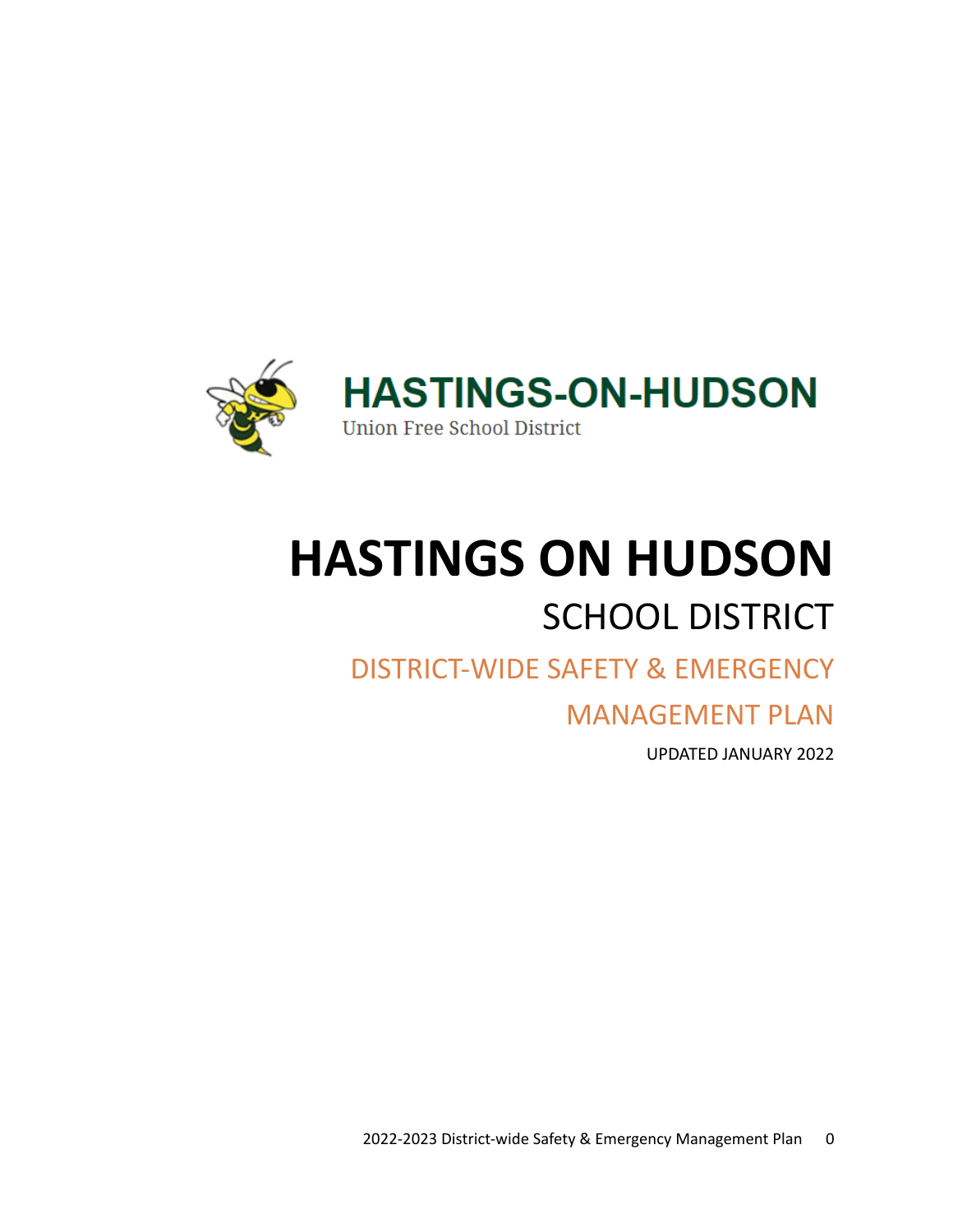## DISTRICT-WIDE SAFETY & EMERGENCY MANAGEMENT PLAN

## Table of Contents

| <b>Section I General Considerations and Planning Guidelines</b>    | 3  |
|--------------------------------------------------------------------|----|
| Purpose                                                            | 3  |
| Superintendent's Directive                                         | 4  |
| <b>Identification of School Teams</b>                              | 5  |
| <b>District Safety Team</b>                                        | 6  |
| <b>Concepts of Operation</b>                                       | 7  |
| Plan Review & Public Comment                                       | 7  |
| Section II Risk Reduction/Prevention and Intervention              | 8  |
| Prevention and Intervention Strategies                             | 8  |
| <b>Improving Communication with Students</b>                       | 9  |
| Reporting Threats or Acts of Violence                              | 10 |
| Training, Drills and Exercises                                     | 10 |
| <b>Staff Development Training:</b>                                 | 11 |
| <b>Proactive Building Security Measures</b>                        | 12 |
| <b>Vital Educational Information</b>                               | 12 |
| Early Detection of Potentially Dangerous Behavior                  | 12 |
| <b>Hazard Identification</b>                                       | 13 |
| School Safety Personnel Allocations, Hiring, Duties, and Training  | 14 |
| <b>Section III Response</b>                                        | 16 |
| Notification and Activation - Internal and External Communications | 16 |
| <b>Situational Responses</b>                                       | 16 |
| Multi-Hazard Response                                              | 16 |
| <b>Response Protocols</b>                                          | 17 |
| <b>School Cancellation</b>                                         | 17 |
| Early Dismissal                                                    | 17 |
| Evacuation                                                         | 17 |
| Sheltering Sites (internal and external)                           | 17 |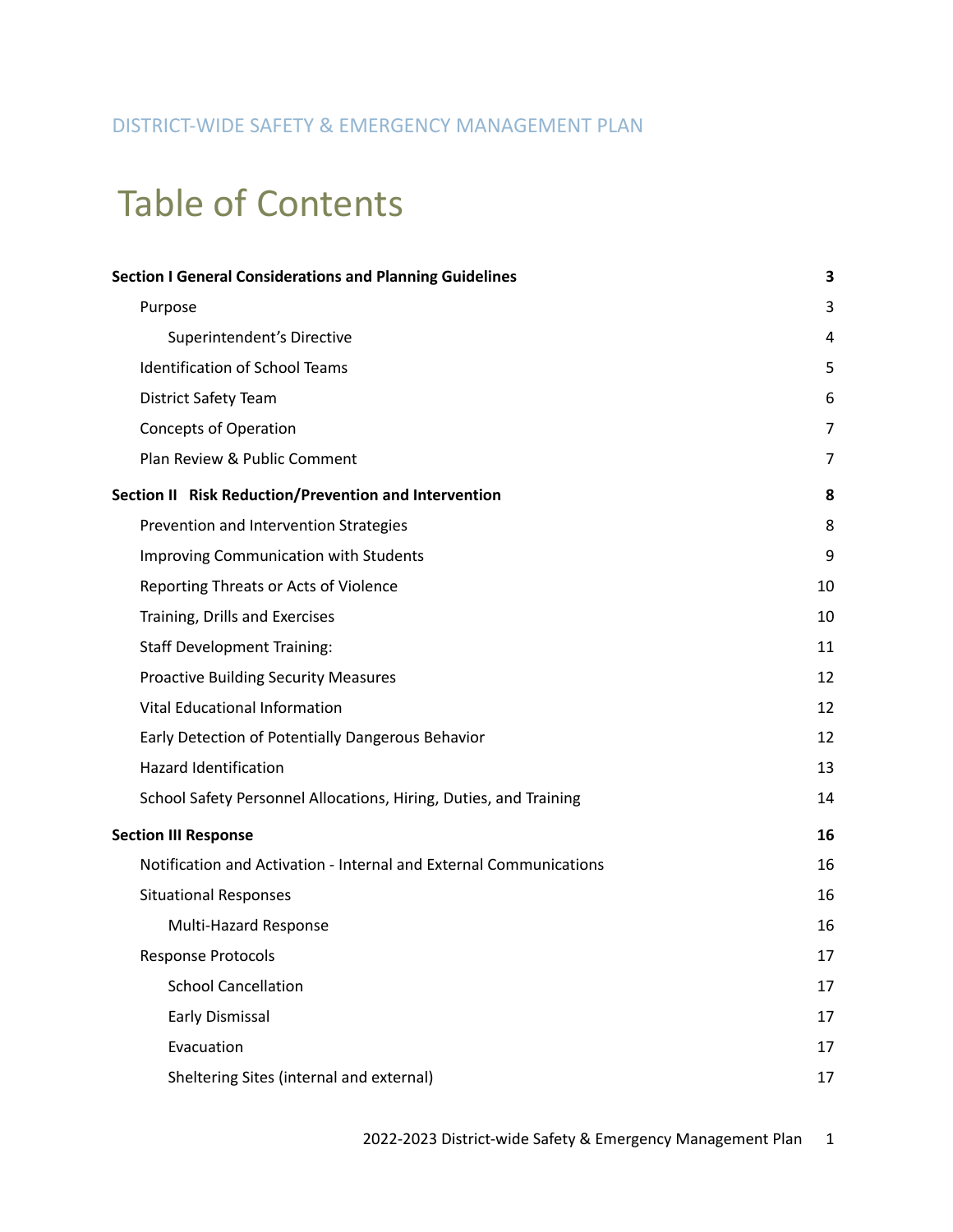| Protocols for Responding to Bomb Threats, Hostage-takings, Intruders, Abduction, and Other<br><b>Emergency Situations</b> | 18 |
|---------------------------------------------------------------------------------------------------------------------------|----|
| Responses to Implied or Direct Threats of Violence                                                                        | 18 |
| Responses to Acts of Violence                                                                                             | 20 |
| Protocols for a State Disaster Emergency Involving a Communicable Disease                                                 | 21 |
| Background                                                                                                                | 21 |
| Protocols                                                                                                                 | 21 |
| Identification of District Resources Which May Be Available for Use During an Emergency                                   | 23 |
| Coordination and School District Resources and Manpower During Emergencies                                                | 24 |
| Participating in Unified Command under ICS Principles                                                                     | 24 |
| Assignment of Responsibilities                                                                                            | 24 |
| <b>ICS Positions</b>                                                                                                      | 24 |
| District Command Post (DCP):                                                                                              | 25 |
| Potential ICS EMERGENCY Sites:                                                                                            | 25 |
| <b>Section IV Communication with Others</b>                                                                               | 27 |
| <b>Section V Recovery</b>                                                                                                 | 29 |
| <b>Appendix 1 - Listing of School Buildings</b>                                                                           | 31 |
| Appendix 2 - Building-level Emergency Response Plans                                                                      | 32 |
| Appendix 3 - Memoranda of Understanding                                                                                   | 33 |
| Appendix 4 – District Resources – Contact Information                                                                     | 34 |
| Appendix 5 - Section 155.17 Regulation Compliance Reference                                                               | 35 |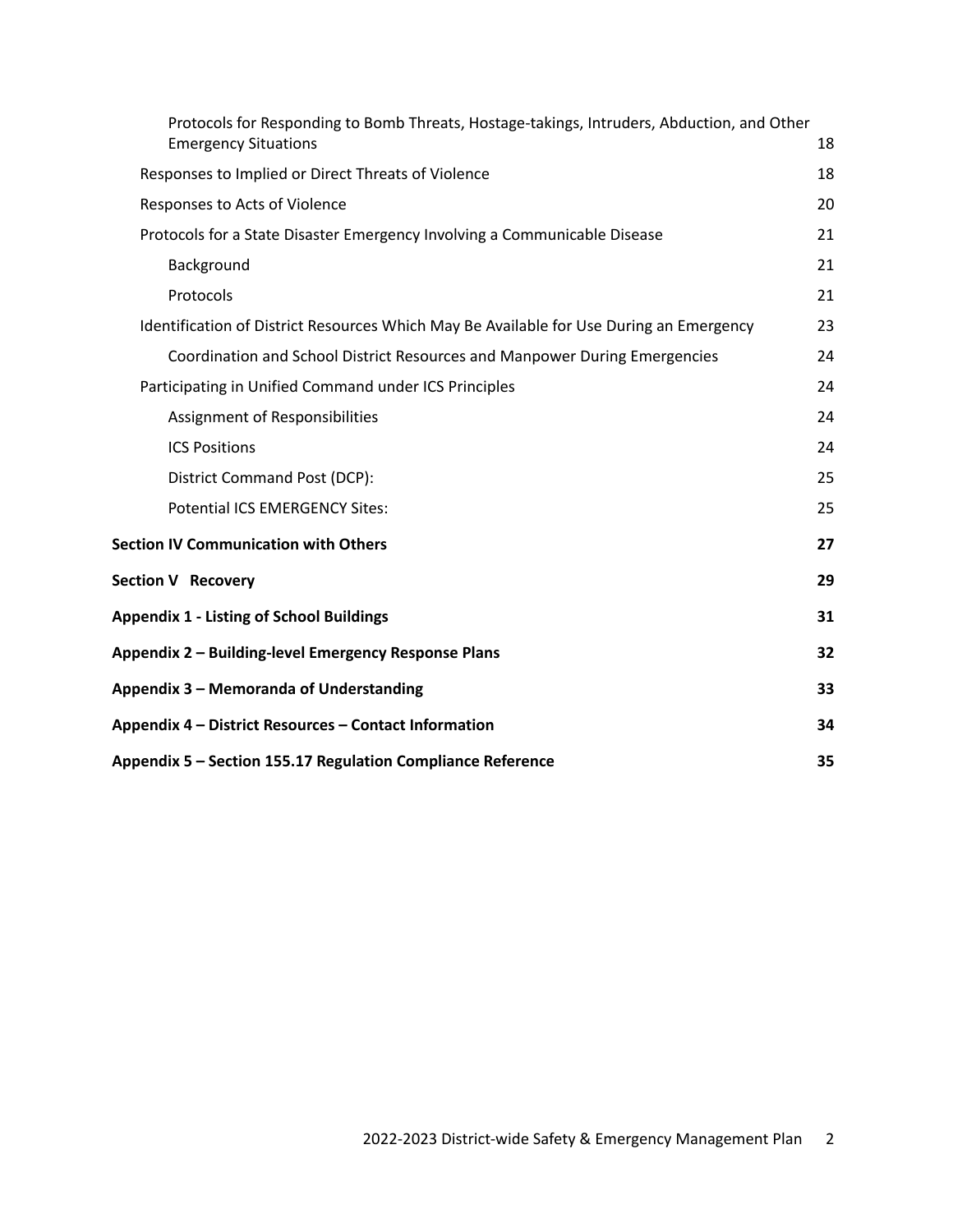#### <span id="page-3-0"></span>SECTION **I** GENERAL CONSIDERATIONS AND PLANNING GUIDELINES

#### <span id="page-3-1"></span>**PURPOSE**

Emergencies in schools are defined as undesirable events that occur and have the potential to cause injury or illness to members of our school community or disrupt the orderly educational process. They range from acts of bullying or harassment to catastrophic natural or man-made events. Emergency management is the discipline of dealing with and avoiding risks. It is a discipline that involves preparing for an emergency situation or disaster before it occurs as well as supporting and rebuilding from the emergency after natural or human-made disasters have occurred.

Emergency management in our schools is the continuous process by which our staff, students, administrators, parents, school groups, emergency responders and our community manages hazards in an effort to avoid or mitigate the impact of disasters resulting from hazards. Preventive measures and good planning will reduce the likelihood that emergencies will occur and allow us to address those that do in an expeditious and effective manner.

Districts are required to develop district-wide school safety and emergency management plans designed to prevent and effectively manage such events to minimize the effects of serious incidents and emergencies. These plans also facilitate the coordination of the District with local and county plans and resources when incidents and emergencies occur.

The district-wide plan is responsive to the needs of all schools in the District and is consistent with the more detailed building-level emergency plans. Districts are vulnerable to a wide variety of acts of violence; and natural and manmade disasters. To address these threats, the State of New York has enacted the Safe Schools Against Violence in Education (S.A.V.E.) law. Project S.A.V.E. is a comprehensive planning effort that addresses prevention, response, and recovery with respect to a variety of emergencies in schools.

The Hastings on Hudson School District supports the S.A.V.E. legislation. As such, the Superintendent of Schools, Board of Education, and the entire District staff encourages and advocates on-going district-wide cooperation in support of Project S.A.V.E.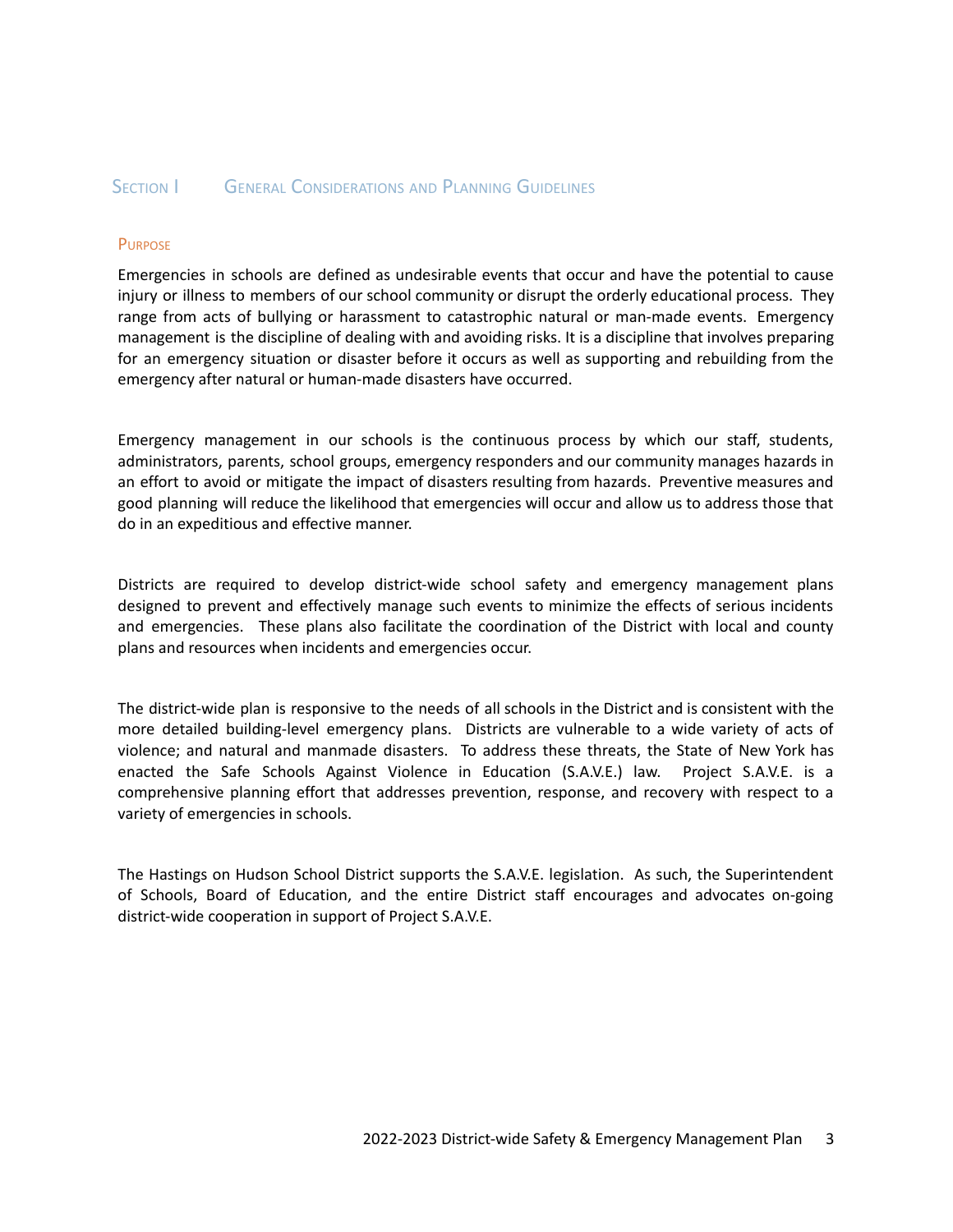#### <span id="page-4-0"></span>SUPERINTENDENT'S DIRECTIVE

<span id="page-4-1"></span>The Superintendent will serve as the District's Chief Emergency Officer (CEO)<sup>1</sup> whose duties shall include, but not be limited to:<sup>2</sup>

- 1. Coordination of the communication between school staff, law enforcement, and other first responders; 3
- 2. Leading the efforts of the district-wide school safety team in the completion and yearly update of the district-wide school safety plan and the coordination of the district-wide plan with the building-level emergency response plans; 4
- 3. Ensuring staff understanding of the district–wide school safety plan; 5
- 4. Ensuring the completion and yearly update of building-level emergency response plans for each school building<sup>6</sup> The CEO will require each building principal to maintain a Building-level Emergency Response Plan in compliance with Commissioner of Education Regulation 155.17(2). Each plan should be updated annually with the assistance of the Building Emergency Response Team (BERT). The plan shall provide for lockdown, lockout, sheltering, evacuation, early dismissal, fire and other emergency planning and notification (when necessary) to students and staff, annual drills and exercises, and coordination with local and county emergency preparedness administrators. These plans shall be submitted to the District's Safety Team for annual approval and incorporation into the overall District-wide Safety and Emergency Management Plan.
- 5. Assisting in the selection of security related technology and development of procedures for the use of such technology;<sup>7</sup>
- 6. Coordination of appropriate safety, security, and emergency training for district and school staff, including required training in the emergency response plan;<sup>8</sup>
- 7. Ensuring the conduct of required evacuation and lockdown drills in all district buildings as required by Education Law section 807;<sup>9</sup> and
- 8. Ensuring the completion and yearly update of building-level emergency response plans by the dates designated by the commissioner.
- 9. Ensures protocols for responding to a declared state disaster emergency involving a communicable disease are substantially consistent with the provisions of 27-C of the Labor Laws.

 $1$  155.17(1)(c)(xix) the designation of the superintendent, or superintendent's designee, as the district chief emergency officer whose duties shall include, but not be limited to:

 $2$  155.17(1)(c)(xix) the designation of the superintendent, or superintendent's designee, as the district chief emergency officer whose duties shall include, but not be limited to:

 $3$  155.17(c)(1)(xix)(a) coordination of the communication between school staff, law enforcement, and other first responders;

<sup>4</sup> 155.17(c)(1)(xix)(b) lead the efforts of the district-wide school safety team in the completion and yearly update of the district-wide school safety plan and the coordination of the district-wide plan with the building-level emergency response plans

 $5$  155.17(c)(1)(xix)(c) ensure staff understanding of the district-wide school safety plan

 $6$  155.17(c)(1)(xix)(d) ensure the completion and yearly update of building-level emergency response plans for each school building

 $^7$  155.17(c)(1)(xix)(e) assist in the selection of security related technology and development of procedures for the use of such technology

 $8$  155.17(c)(1)(xix)(f) coordinate appropriate safety, security, and emergency training for district and school staff, including required training in the emergency response plan

 $9$  155.17(c)(1)(xix)(g) ensure the conduct of required evacuation and lock-down drills in all district buildings as required by Education Law section 807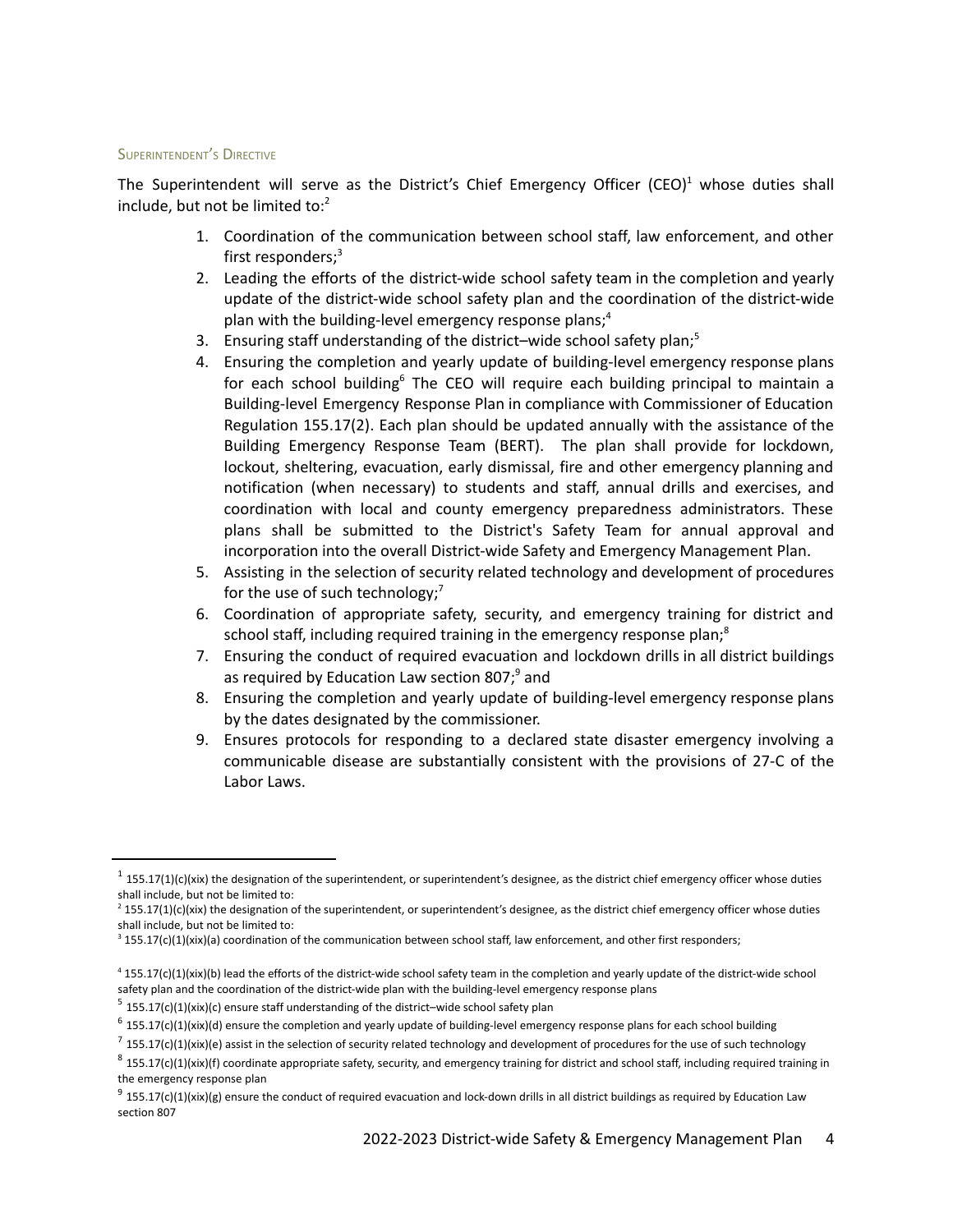#### <span id="page-5-0"></span>**IDENTIFICATION OF SCHOOL TEAMS**

<span id="page-5-1"></span>The District-wide Safety and Emergency Management Plan was developed pursuant to Commissioner's Regulation 155.17(b)(13) and NYS Education Law 2801.a(4)<sup>10</sup>. At the direction of the Board of Education and under the direction of the Superintendent, a District-wide Safety Team will be utilized for emergency management within the District<sup>11</sup>. The Safety Team shall include, but is not limited to, representatives of the school board, teacher, administrator, and parent organizations, school safety personnel and other school personnel including bus drivers and monitors. At the discretion of the board of education, a student may be allowed to participate on the safety team, however, no portion of a confidential building-level emergency response plan shall be shared with such student nor shall such student be present where details of a confidential building-level emergency response plan or confidential portions of a district-wide emergency response strategy are discussed.

The duties of the team shall include the development, review, and update of the District-wide Safety and Emergency Management Plan in compliance with Commissioner of Education Regulation 155.17. The District Safety Team should meet regularly throughout the year to conduct the following business:

- 1. Assess and review the District-wide Safety and Emergency Management Plan annually.
- 2. Make any necessary recommendations regarding emergency operations, planning, procedures, and/or protocols.
- 3. Conduct training sessions as necessary.
- 4. Meet with, oversee, and help guide the Building-level Emergency Response Teams at each school as necessary.
- 5. Meet as needed with the District's Emergency Management Consultant to review protocols and procedures as well as receive training and instruction.
- 6. Meet with local government and emergency service organization officials to develop procedures for obtaining guidance and for emergency situations that exceed the expertise and/or resources of the District. These procedures may then be incorporated into the District's Emergency Management Plan.
- 7. Conduct all other business as deemed necessary.

<sup>&</sup>lt;sup>10</sup> 2801.a(4) Each district-wide school safety team shall be appointed by the board of education, or the chancellor in the case of the city school district of the city of New York, and shall include but not be limited to representatives of the school board, teacher, administrator, and parent organizations, school safety personnel, and other school personnel including bus drivers and monitors.

 $11$  155.17(c)(14) District-wide school safety team means a district-wide team appointed by the board of education, the chancellor in the case of New York City, or other governing board. The district-wide team shall include, but not be limited to, representatives of the school board, teacher, administrator, parent organizations, bus drivers and monitors, school safety personnel and other school personnel.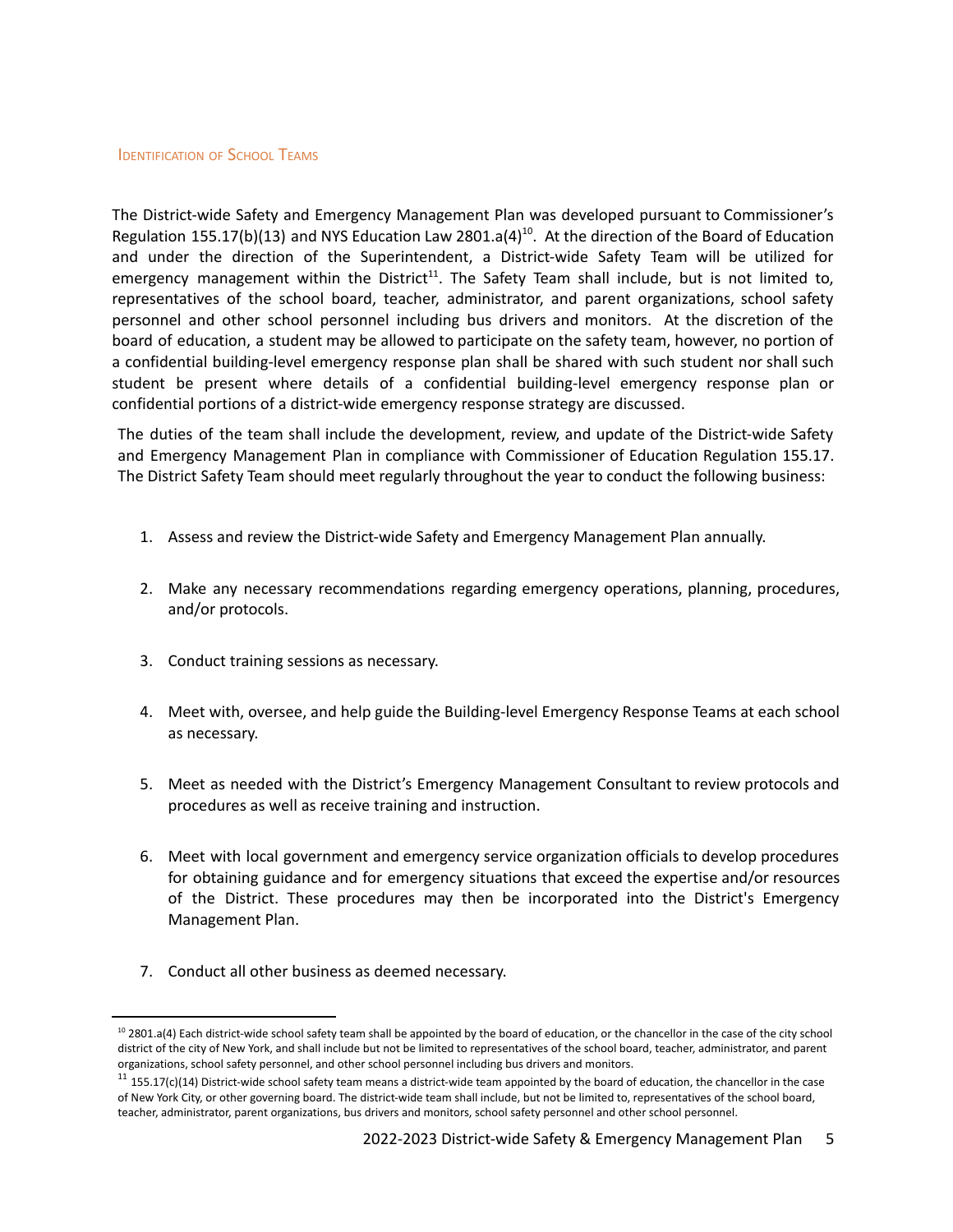## <span id="page-6-0"></span>**DISTRICT SAFETY TEAM<sup>12</sup>**

| <b>TITLE</b>                                      | <b>NAME</b>             | <b>OFFICE PHONE</b>    |
|---------------------------------------------------|-------------------------|------------------------|
| Superintendent of Schools                         | <b>Bill Mc Kersie</b>   | 914-478-6200           |
| <b>Business Official</b>                          | Maureen Caraballo       | 914-478-6405           |
| <b>Deputy Treasurer</b>                           | Nick Macri              | 914-478-6213           |
| <b>Director of Facilities</b>                     | Joe Martorana           | 914-478-6220           |
| Assistant Superintendent Curriculum & Instruction | Melissa Szymanski       | 914-478-3100           |
| <b>High School Principal</b>                      | Lou Adipietro           | 914-478-6252           |
| High School Asst. Principal                       | Melissa Hardesty        | 914-478-6251           |
| Middle School Principal                           | Jennifer Spirelli       | 914-478-6230           |
| Middle School Asst. Principal                     | Ken Cotrone             | 914-705-2126           |
| Hillside School Principal                         | Amy Cazes               | 914-478-6270           |
| Hillside School Asst. Principal                   | Mike LaRocco            | 914-478-6270           |
| High School/Middle School Head Custodian          | Carlos Castenada        | 914-494-0507           |
| Hillside School Head Custodian                    | <b>Robert Duffy</b>     | 914-295-3007           |
| <b>Hastings Police Department</b>                 | <b>Chief Dave Dosin</b> | 914-478-2344           |
| <b>Hastings Fire Department/EMS</b>               | Chief John Lindner      | 914-478-1322           |
| West. County Dept. Public Safety                  | Comm. Tom Gleeson       | 914-995-2000           |
| <b>Security Consultant</b>                        | <b>Brian Shanahan</b>   | 914-774-2313           |
| <b>Security Coordinator</b>                       | Jason Swart             | 914-447-8171           |
| Transportation Department /Driver/Monitor         | <b>Eddie Colin</b>      | 914-260-4830           |
| Parent Representative                             | Marissa Silverstein     |                        |
| <b>Teacher Representative</b>                     | Scott Tessler           | 914-478-6264           |
| <b>School Board Representative</b>                | Silvia Robles           | robless@hohschools.org |
| <b>Special Education</b>                          | Laura Sullivan          | 914-478-6261           |

*Members listed here may be removed from the "additional emergency numbers" table*

 $12$  District-wide school safety team means a district-wide team appointed by the board of education, the chancellor in the case of New York City, or other governing board. The district-wide team shall include, but not be limited to, representatives of the school board, teacher, administrator, and parent organizations, school safety personnel and other school personnel. At the discretion of the board of education, or the chancellor in the case of the City of New York, a student may be allowed to participate on the safety team, provided however, that no portion of a confidential building-level emergency response plan shall be shared with such student nor shall such student be present where details of a confidential building-level emergency response plan or confidential portions of a district-wide emergency response strategy are discussed.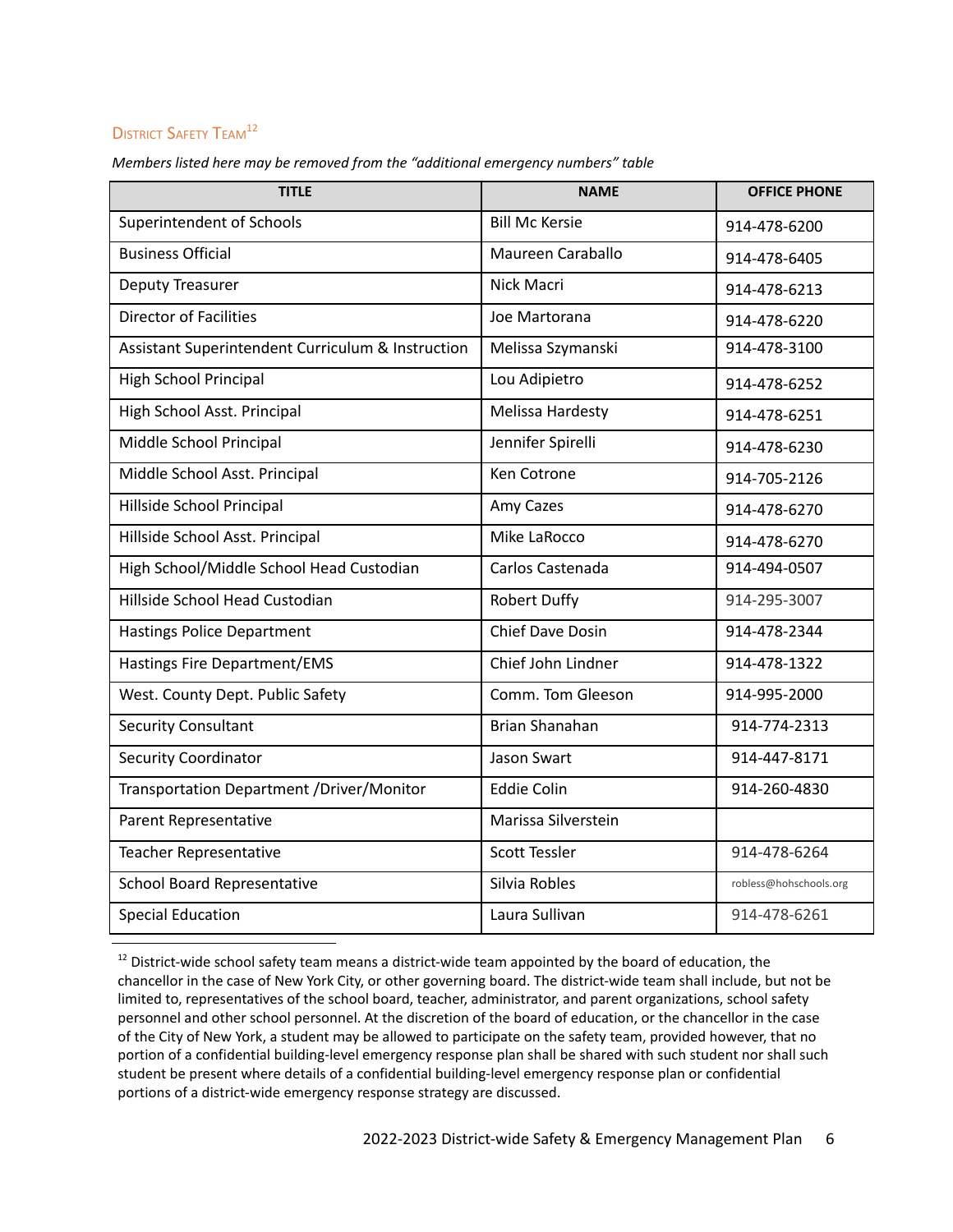| <b>Special Education</b> | Tesfa Stewart | 914-478-6261 |
|--------------------------|---------------|--------------|
|                          |               |              |

#### <span id="page-7-0"></span>CONCEPTS OF OPERATION

- 1. The District-wide School Safety and Emergency Management Plan will be directly linked to individual Building-level Emergency Response Plans for each school. Protocols developed in the District-wide School Safety and Emergency Management Plan will guide the development and implementation of Building-level Emergency Response Plans.
- 2. All District building plans have been standardized to the extent possible so that leadership decisions are consistent and leaders may be interchangeable as necessary. The training and expectations set at the district level are applicable to all building team members.
- 3. In the event of an emergency or violent incident, the initial response at an individual school will be by the Building Emergency Response Team.
- 4. Once the Superintendent and/or their designee are notified, the District Emergency Response Team may be mobilized to respond, and when appropriate, local emergency officials will be notified. All will follow the emergency management protocols and practices outlined in the National Incident Management System (NIMS) and will practice Incident Command System (ICS) techniques to better manage these events.

#### <span id="page-7-1"></span>PLAN REVIEW & PUBLIC COMMENT

- 1. The District-wide Safety and Emergency Management Plan shall be monitored and maintained by the District Safety Team and reviewed annually on or before September 1st of each year. A copy of the plan will be available at the District office and on the District website.
- 2. Building-level Emergency Response Plans shall be confidential and not subject to disclosure under Article 6 of the Public Officers Law or any other provision of law in accordance with Education Law Section 2801-a.
- 3. Full copies of the District-wide Safety and Emergency Management Plan and any amendments will be submitted to the New York State Education Department on or before September 1st of each year or within 30 days of adoption.
- 4. The Board of Education must formally adopt the District-wide Plan pursuant to Commissioner's Regulation, Section 155.17(c)(xiii). This plan will be made available for public comment at least 30 days prior to its adoption.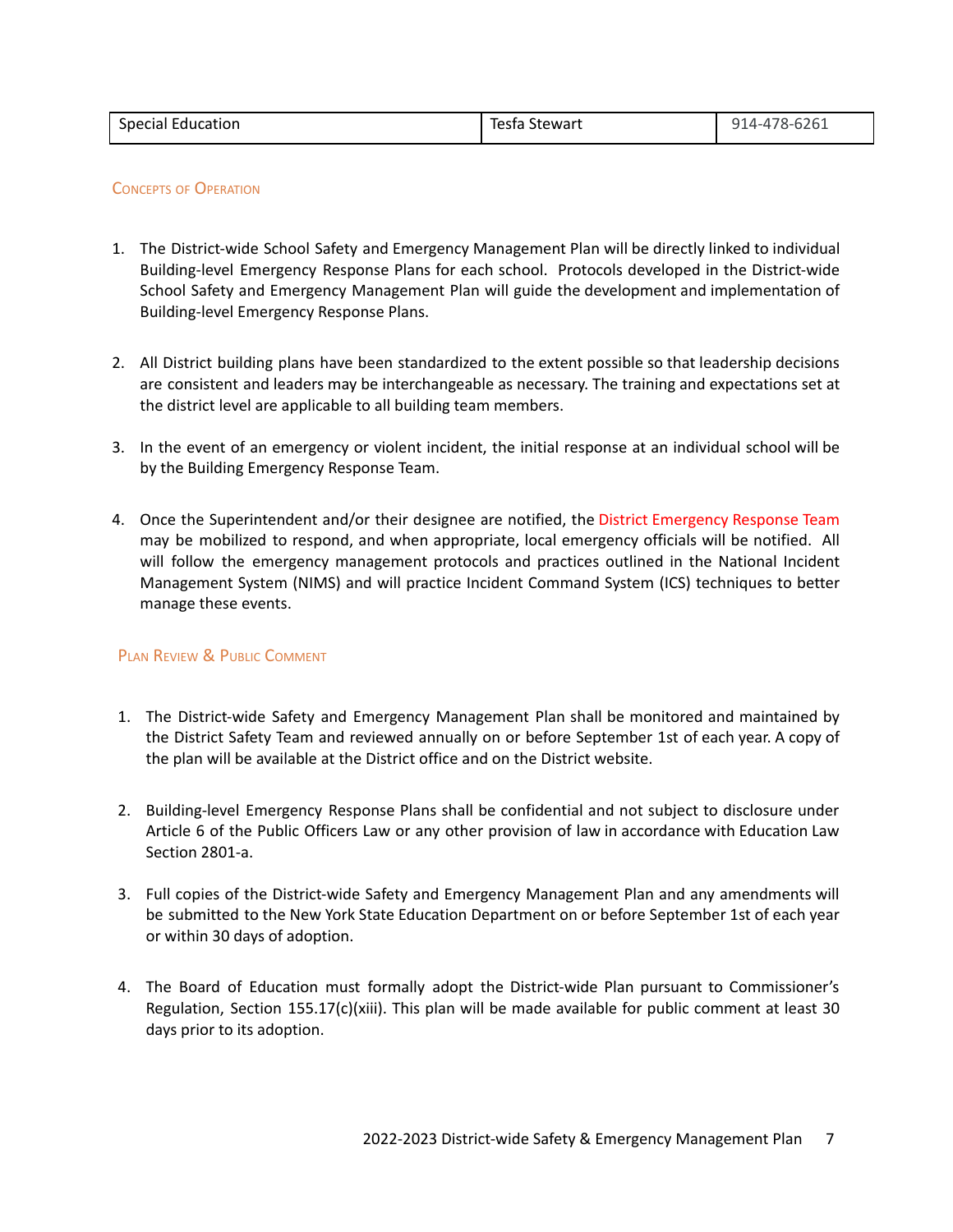5. Building-level Emergency Response Plans will be supplied to the New York State Police, County Police and all local police departments covering the District, by October 15<sup>th</sup> of each year or within 30 days of adoption.

### <span id="page-8-0"></span>SECTION II RISK REDUCTION/PREVENTION AND INTERVENTION

#### <span id="page-8-1"></span>PREVENTION AND INTERVENTION STRATEGIES

The District utilizes a variety of intervention strategies to reduce risk and prevent critical incidents.

- 1. Any utilized school safety officers and other security personnel are trained annually with the assistance of one or more of the following collaborative relationships:
	- **Emergency Responders**
	- Regional BOCES
	- District Consultants
- 2. Training for school staff working in an incident control capacity may include:
	- a. Individual and group de-escalation techniques
	- b. Non-violent conflict resolution skills and
	- c. Peer mediation
- 3. The District may provide de-escalation techniques and nonviolent conflict resolution training to other staff annually. Each building has some staff trained in nonviolent conflict resolution.
- 4. Training may be available during staff development sessions, on conference days and via on-demand web-based training modules.
- <span id="page-8-2"></span>5. Procedures relating to building security including utilization of staff and security equipment are as follows:<sup>13</sup>
	- 1. All authorized staff members are expected to carry their classroom/office keys/swipe cards at all times.
	- 2. All staff members are expected to wear District-issued photo identification badges.
	- 3. After the designated start time of the school day, each school will be appropriately secured.
	- 4. All visitors must report to each building's designated single point of entry and sign in before proceeding further into the building.
	- 5. All contractors assigned to work in any building must first be authorized by the Facilities Department to receive an identification badge, which must be visible at all times when workers are on school property. All deliverables and delivery personnel must first be authorized by the Facilities Department, prior to

 $13$  155.17(c)(1)(xi) policies and procedures relating to school building security, including, where appropriate, the use of school safety officers and/or security devices or procedures;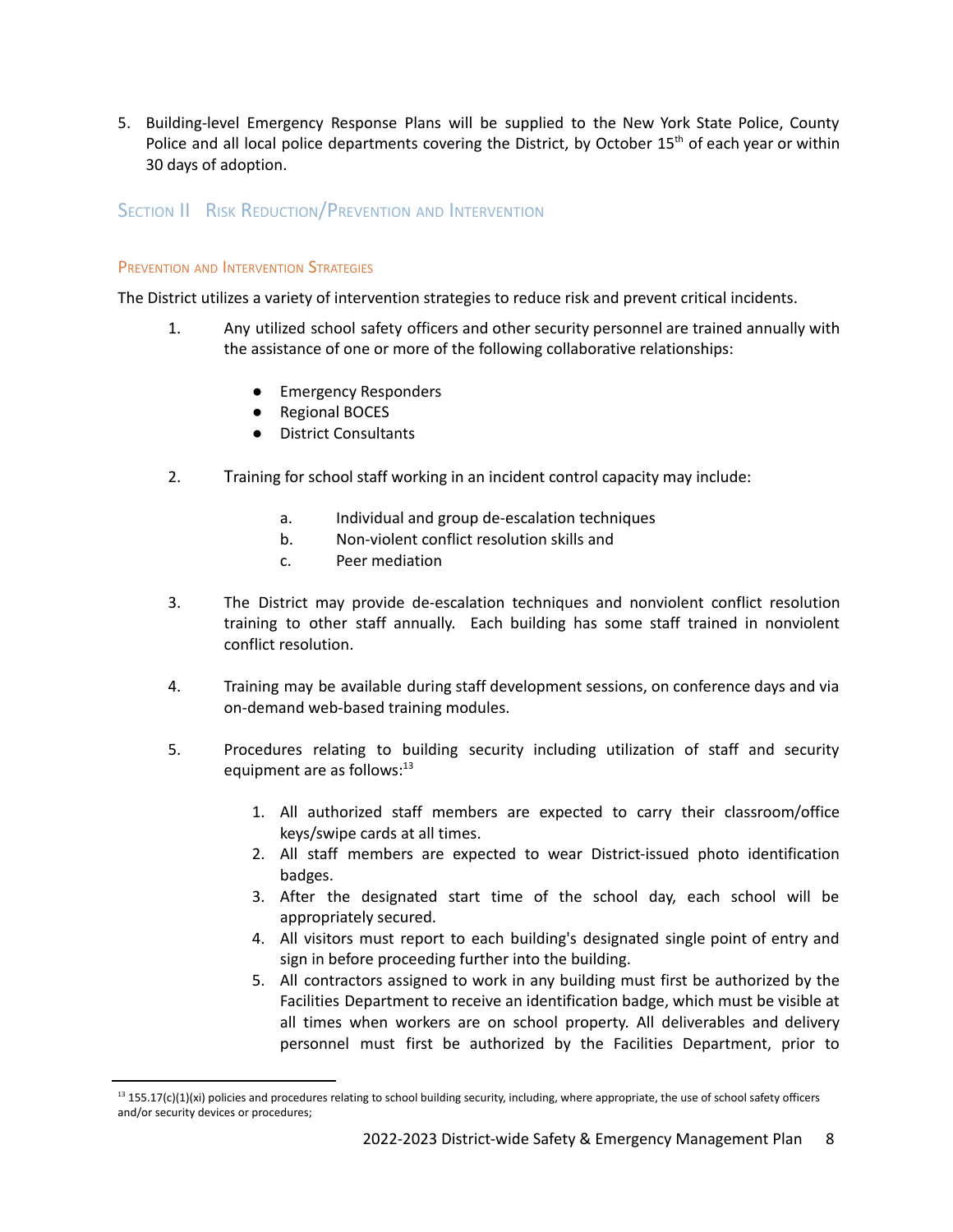delivery. An exception for regular food service deliveries may be made after the vendor has been authorized for the school year.

The District continually investigates other security measures and conducts staff development training to ensure schools are as safe as possible. Security measures include:

- a. Security personnel
- b. Surveillance cameras
- c. Door-lock (buzzer) entry systems
- d. Portable Radios
- e. Alarm Systems
- f. Keypad or swipe entry systems
- g. Single or limited points of entry

#### <span id="page-9-0"></span>IMPROVING COMMUNICATION WITH STUDENTS

Each of the schools within the district provides a wealth of school safety-related initiatives. These programs may include peer mediation, bullying prevention, conflict resolution, social skills development, managing emotions and components of character education. Students are involved in a wide variety of safety activities through both their classes as well as through work with school counselors, social workers, and school psychologists.

Each building has established a mechanism for the anonymous reporting of school violence and harassment and has communicated this to students and parents.<sup>14</sup>

The school district's Code of Conduct is accessible to parents and students and reviewed with all students at the beginning of the school year. During the review with students, bullying, disrimination, harassment and violations of the Code of Conduct, along with consequences are discussed.

All staff members are trained in recognizing and effectively dealing with these behaviors, as outlined in the Code of Conduct.

In addition, each school has a wide range of programs and supports that impact school safety. These may include offering a variety of clubs, classroom lessons, small group lessons and/or individual counseling sessions, school-wide meetings, morning meetings in classrooms, assemblies, mindfulness rooms, yoga and movement breaks, and a variety of wellness opportunities.

 $14$  155.17(c)(1)(xvi) strategies for improving communication among students and between students and staff and reporting of potentially violent incidents, such as the establishment of youth- run programs, peer mediation, conflict resolution, creating a forum or designating a mentor for students concerned with bullying or violence and establishing anonymous reporting mechanisms for school violence;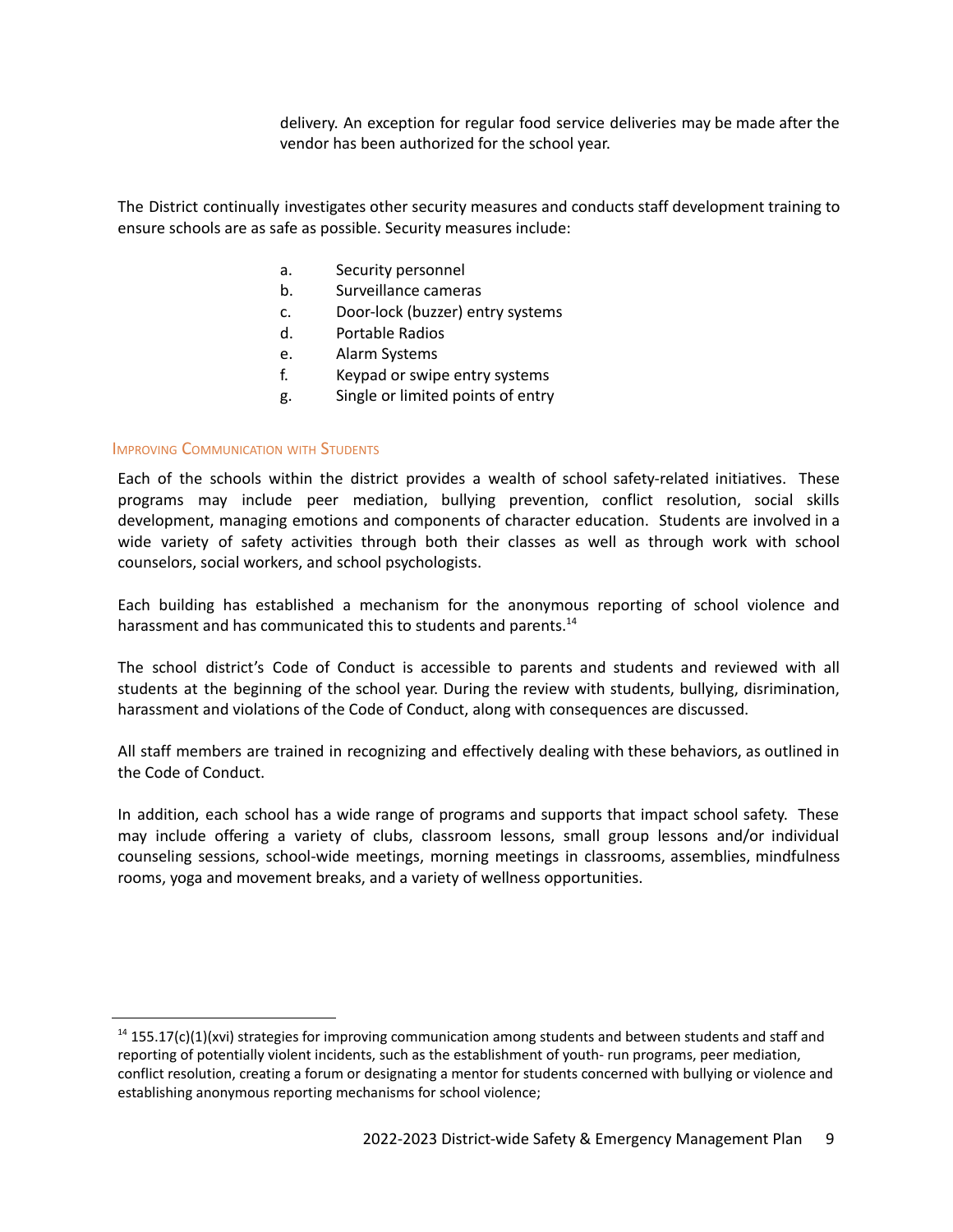#### <span id="page-10-0"></span>REPORTING THREATS OR ACTS OF VIOLENCE

Students, staff, parents and others are informed annually about the importance of reporting threats or acts of violence and the procedures of reporting.

The District has developed a system for reporting threats and actual acts of violence. The procedure for reporting is as follows:

- Students are instructed to report threats and acts of violence to staff members.
- Each school has designated a reporting process, which can be done anonymously.
- Staff members are required to report all student referrals to the administration for investigation.
- Staff training programs meet S.A.V.E. requirements. Instruction on issues of school safety is provided to all employees each year.

#### <span id="page-10-1"></span>TRAINING, DRILLS AND EXERCISES

#### <span id="page-10-2"></span>Drills and Exercises:<sup>15</sup>

The District will conduct emergency management drills and exercises annually including, but not limited to:

**EVACUATION AND LOCKDOWN DRILLS:** Evacuation and lockdown drills will be conducted during school days in each school within the District with staff and students twelve (12) times annually (September – June). The first eight (8) drills are conducted prior to December 31st of each school year. Eight of all such drills shall be evacuation drills. Four of all such required drills shall be lockdown drills. The appropriate Fire Department may, upon mutual agreement with the District, participate in some or all of the drills and offer feedback regarding effective building evacuation in the event of a fire. The appropriate Police Department may upon mutual agreement with the District, participate in some or all of the lockdowns drills and offer feedback regarding the effectiveness of these drills. Drills shall be conducted at different times of the school day with at least one of the eight required evacuation drills occurring during a mass gathering event such as lunch or assemblies.

<span id="page-10-3"></span>EARLY DISMISSAL DRILL<sup>16</sup>: The District will conduct an Early Dismissal drill annually wherein students are dismissed early from each school. Parents will be notified of these drills well in advance.

 $15$  155.17(c)(1)(xiv) procedures for review and the conduct of drills and other exercises to test components of the emergency response plan, including the use of tabletop exercises, in coordination with local and county emergency responders and preparedness officials;

 $16$  155.17(c)(2)(h) Fire and emergency drills. Each school district and board of cooperative educational services shall, at least once every school year, and where possible in cooperation with local county emergency preparedness plan officials, conduct one test of its emergency response procedures under each of its building-level emergency response plans, including sheltering, lock-down, or early dismissal, at a time not to occur more than 15 minutes earlier than the normal dismissal time.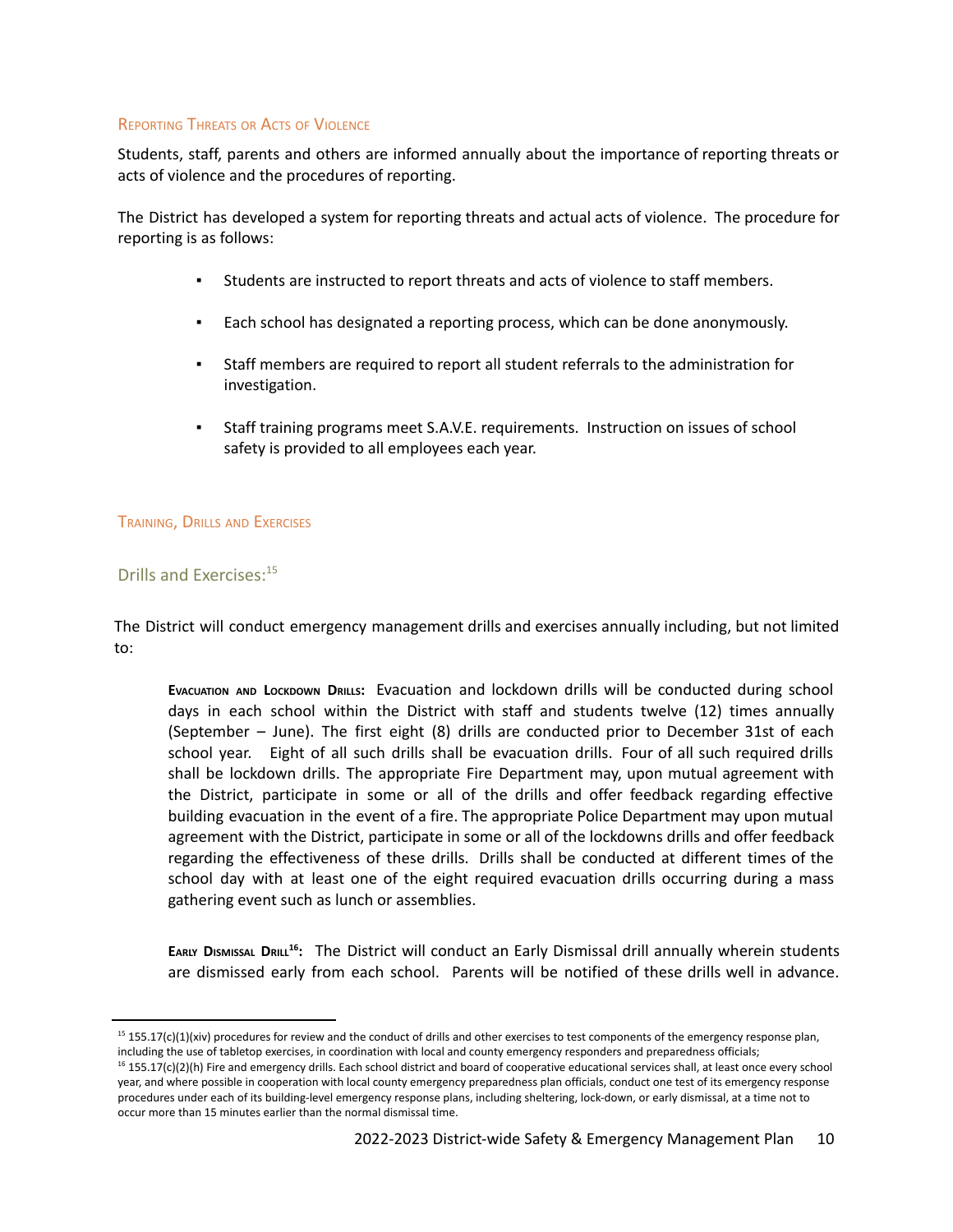Transportation Officials and District staff may also take place in conducting and evaluation of this drill.

**SHELTER-IN-PLACE DRILLS:** Each school in the District will conduct at least one (1) Shelter-in-Place Drill annually utilizing Shelter-in-Place protocols. The appropriate Police Department may, upon mutual agreement with the District, participate in some or all of the drills and offer feedback regarding the effectiveness of these drills.

In addition to post-drill debriefings conducted by each building-level emergency response team, each building will complete a drill evaluation form that will be submitted to the district-wide safety team for periodic review.

Each Building-level Emergency Response Team and representatives of the District administration engage in tabletop exercises facilitated by the district's emergency management consultant. Emergency response agencies are encouraged to participate in these exercises. The district may opt to conduct functional exercises with emergency response agencies to involve staff, students and parents in realistic drills.

#### <span id="page-11-0"></span>STAFF DEVELOPMENT TRAINING:

All general staff will receive training on District-wide procedures as well as specific procedures contained within their respective building-level emergency response plan. This training shall occur prior to September 15<sup>th</sup> of each school year or within 30 days of joining the district. This training will be conducted at a staff development day in August, online or a combination of both. 17

The District will provide advanced training for each Building-level Emergency Response Team (BERT) and District-wide Safety Team annually. The training will include practices and procedures to educate, evaluate, update and review all Emergency management protocols and procedures the teams perform including, but not limited to Lockdown, Lockout, Evacuation, Shelter-In-Place, Hold-in-Place and Early Dismissal. The District may involve local emergency responders to participate in this training.

Additional training may include but is not limited to:

- De-escalation training
- Warning signals for violence and mental health concerns
- Non-violent conflict resolution

<sup>&</sup>lt;sup>17</sup> 155.17(c)(1)(xiii) policies and procedures for annual multi-hazard school safety training for staff and students, provided that the district must certify to the commissioner that all staff have undergone annual training by September 15, 2016 and each subsequent September 15th thereafter on the building-level emergency response plan which must include components on violence prevention and mental health, provided further that new employees hired after the start of the school year shall receive such training within 30 days of hire or as part of the district's existing new hire training program, whichever is sooner;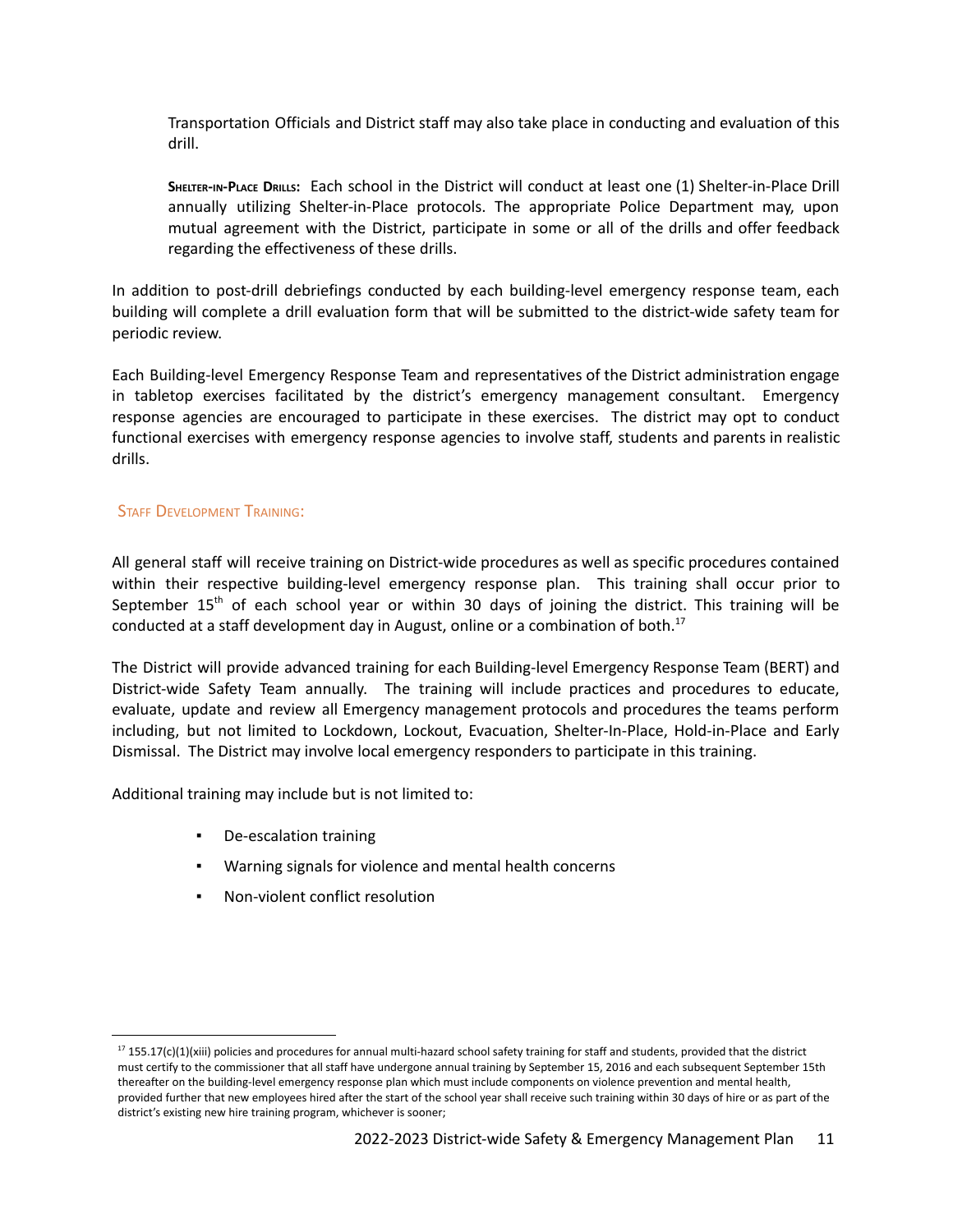#### <span id="page-12-0"></span>PROACTIVE BUILDING SECURITY MEASURES

- 1. The District buildings use limited points of entry. All doors are locked. Signs are in place directing visitors to sign-in at the reception desk at each school. Main doors are controlled by remote "buzzer" entry during normal school hours.
- 2. All schools have greeters or office staff members just inside the entrance to each school in the District. These individuals ensure visitor sign-in procedures and help supervise building traffic flow. The building principals are responsible for supervision of the greeters and other staff.
- 3. Staff members are required to wear visible identification badges.
- 4. Visitors are required to sign in and wear visitor identification.
- 5. Visitor access is limited to specific areas of the school building.

## <span id="page-12-1"></span>Vital Educational Information $^{18}$

Information on each building's student and staff, transportation needs, and the telephone numbers of key officials are outlined in each Building-level Emergency Response Plan.

## <span id="page-12-2"></span>EARLY DETECTION OF POTENTIALLY DANGEROUS BEHAVIOR<sup>19</sup>

This section contains the District policy and procedure for disseminating information regarding early detection of potentially dangerous behavior.

- 1. A "plain language" summary of the District's Code of Conduct is provided to all students in the District at the start of every school year to ensure that all students understand acceptable behavior in the school setting. The Code of Conduct delineates, among other behavior, lack of tolerance for harassment, discrimination, bullying and violence.
- 2. A "plain language" summary of the District's Code of Conduct is mailed or emailed to all parents/guardians of students in the District at the start of each school year, and is disseminated at the time of registration thereafter.

 $18$  155.17(c)(2)(h)(3)(i)Except in a school district in a city having a population of more than one million inhabitants, the chief executive officer of each educational agency located within a public school district shall provide to the superintendent of schools information about school population, number of staff, transportation needs and the business and home telephone numbers of key officials of such educational agencies.

<sup>&</sup>lt;sup>19</sup> 155.17(c)(1)(xii) policies and procedures for the dissemination of informative materials regarding the early detection of potentially violent behaviors, including but not limited to the identification of family, community and environmental factors to teachers, administrators, school personnel including bus drivers and monitors, persons in parental relations to students of the school district or board, students and other persons deemed appropriate to receive such information;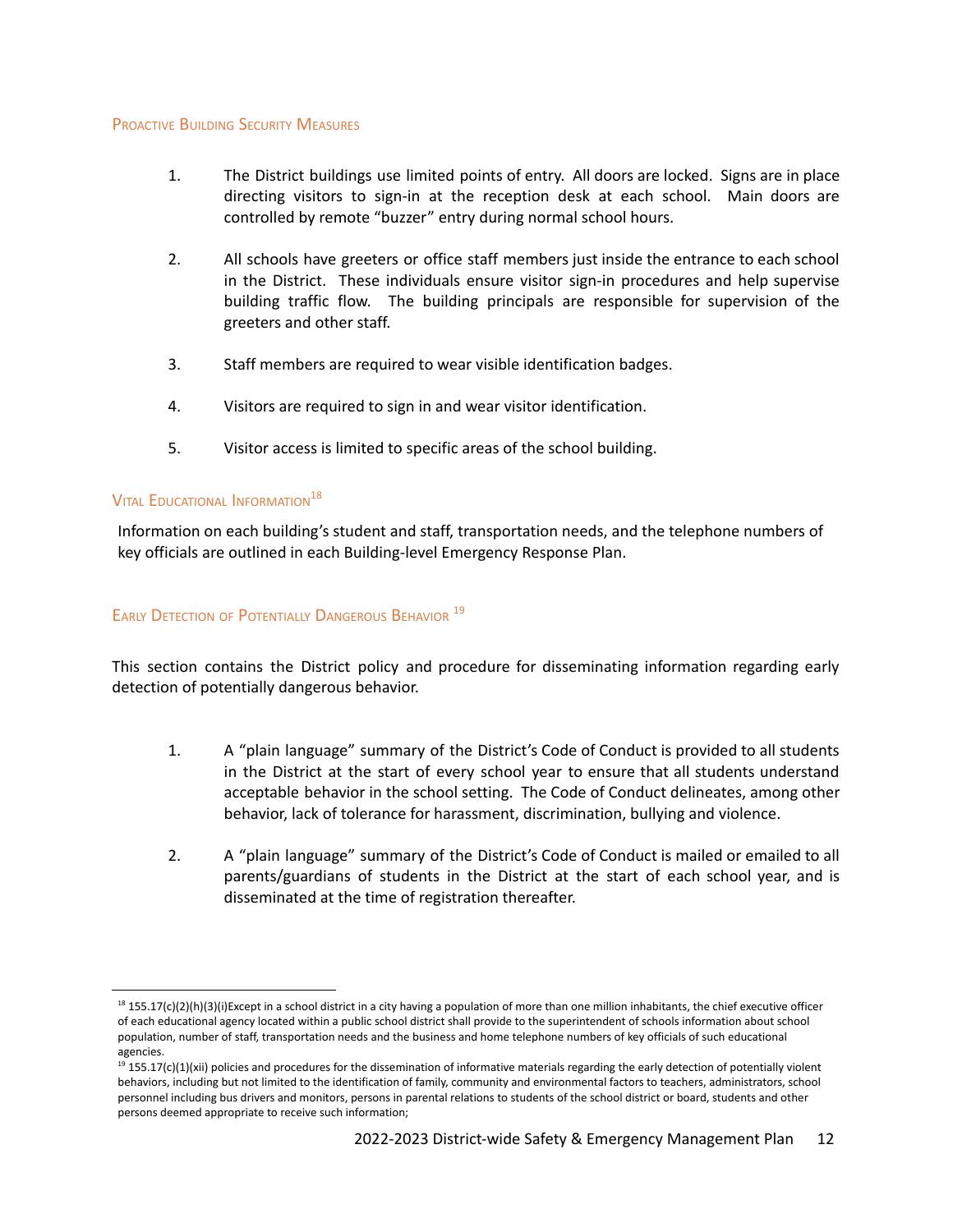- 3. All new employees will be provided with a copy of the Code of Conduct at the time of hire. All teachers and other staff members will be provided with a copy of the Code of Conduct annually.
- 4. Efforts are made on the building level in each of the District's schools to identify, prevent, and resolve potentially dangerous behavior at the earliest possible stage. Teams meet regularly in each building in order to work with classroom staff in identifying and preventing potentially dangerous behavior. School counselors, school psychologists, school social workers, nurses, outside agencies (when appropriate), administrators, teachers, parents/guardians and students may be involved in this process.
- 5. District students at all grade levels participate in instruction guided by evidence-based violence prevention/intervention programs*.* Elements of these programs support students in identifying potentially violent or problematic situations with peers and in developing strategies to address these such as reporting to an adult.
- 6. Secondary health curricula incorporate information regarding emotional health, the impact of drugs and alcohol on an individual's behavior, and on responsible decision-making.
- 7. Each of the District's school psychologists/social workers may facilitate counseling groups for identified students around issues related to poor social skills development, managing emotions, and good decision-making.
- 8. Certified and noncertified staff members working with students who have been identified by the Committee on Special Education as being at-risk for engaging in violent behaviors receive annual training in crisis prevention and intervention.
- 9. The District may work in collaboration with building-level and District-wide PTAs to offer parents/guardians information regarding early-warning signs of potentially dangerous and/or violent behavior, as well as a forum to discuss specific parental concerns.

#### Police Agencies

The District buildings fall within the jurisdiction of the following police departments:

| Agency                               | <b>Phone Number</b> |
|--------------------------------------|---------------------|
| Hastings-on-Hudson Police Department | 914-478-2344        |
| Westchester County Police            | 914-741-4400        |
| New York State Police                | 914-769-2600        |

#### <span id="page-13-0"></span>HAZARD IDENTIFICATION

Identification of Potentially Dangerous or Hazardous Sites:

Each school will identify and locate areas of potential emergencies in and around its building. The Director of Facilities and building custodians will locate these sites.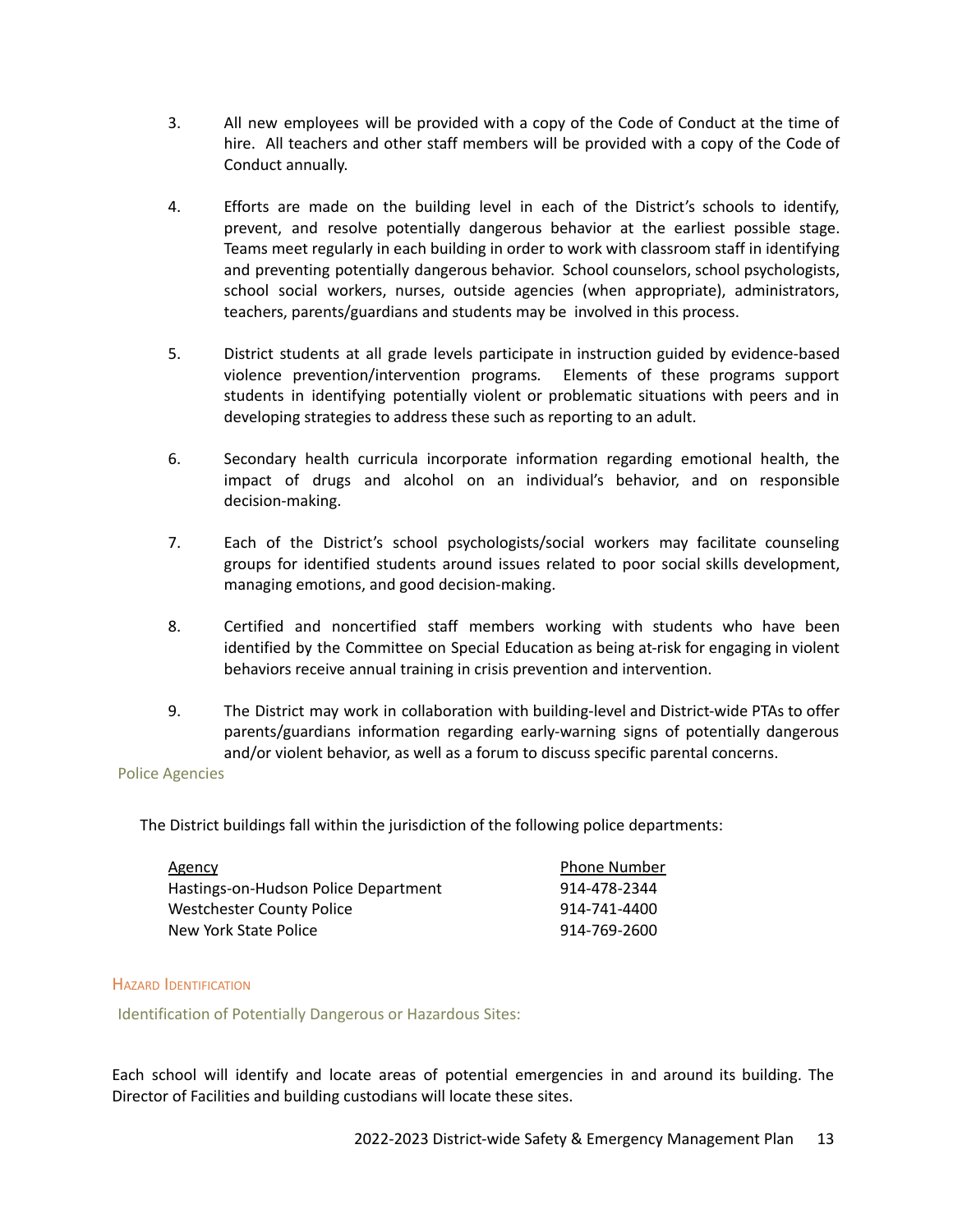- 1. These sites are to include electrical, gas, heating, ventilation, water supply and sewage systems locations and shut-off valves. Local fire department personnel have and will continue to participate in these efforts.
- 2. These sites of potential emergencies will be listed in each Building-level Emergency Response Plan supplied to police, fire, emergency management services, and District personnel.
- 3. Potentially dangerous sites indicated below that are contained within school property and under the jurisdiction of the school district, will be checked regularly and inspected by building safety personnel on a regular schedule, at least annually. They include but are not limited to:
	- Electrical panels/shut-offs
	- Gas lines/shut-off
	- Gas appliances
	- Heating plant
	- Sewage system
	- Structural failure
	- HVAC
	- Water supply/shut-off
	- Chemical storage and cleaning supplies
	- Paper supply storage
	- Industrial arts room
	- Science rooms and labs
	- Isolated areas near the school
	- Nearby aqueduct, streams, ponds, rivers (flooding)
	- Steep areas near school
	- Unprotected exterior gas/electric, air conditioning supplies or equipment
	- Playground equipment

### <span id="page-14-0"></span>School Safety Personnel Allocations, Hiring, Duties, and Training<sup>20</sup>

#### Private Security and School Resource Officers

This plan includes contracts or memoranda of understanding that define the relationship between the district, personnel, students, visitors, law enforcement, and public or private security personnel. These contracts or memoranda are consistent with the Code of Conduct, and define the roles, responsibilities, and involvement in the schools of law enforcement or security personnel. The role of school discipline is delegated to school administration.

 $^{20}$  155.17(c)(1)(xvii) a description of the duties of hall monitors and any other school safety personnel, the training required of all personnel acting in a school security capacity, and the hiring and screening process for all personnel acting in a school security capacity;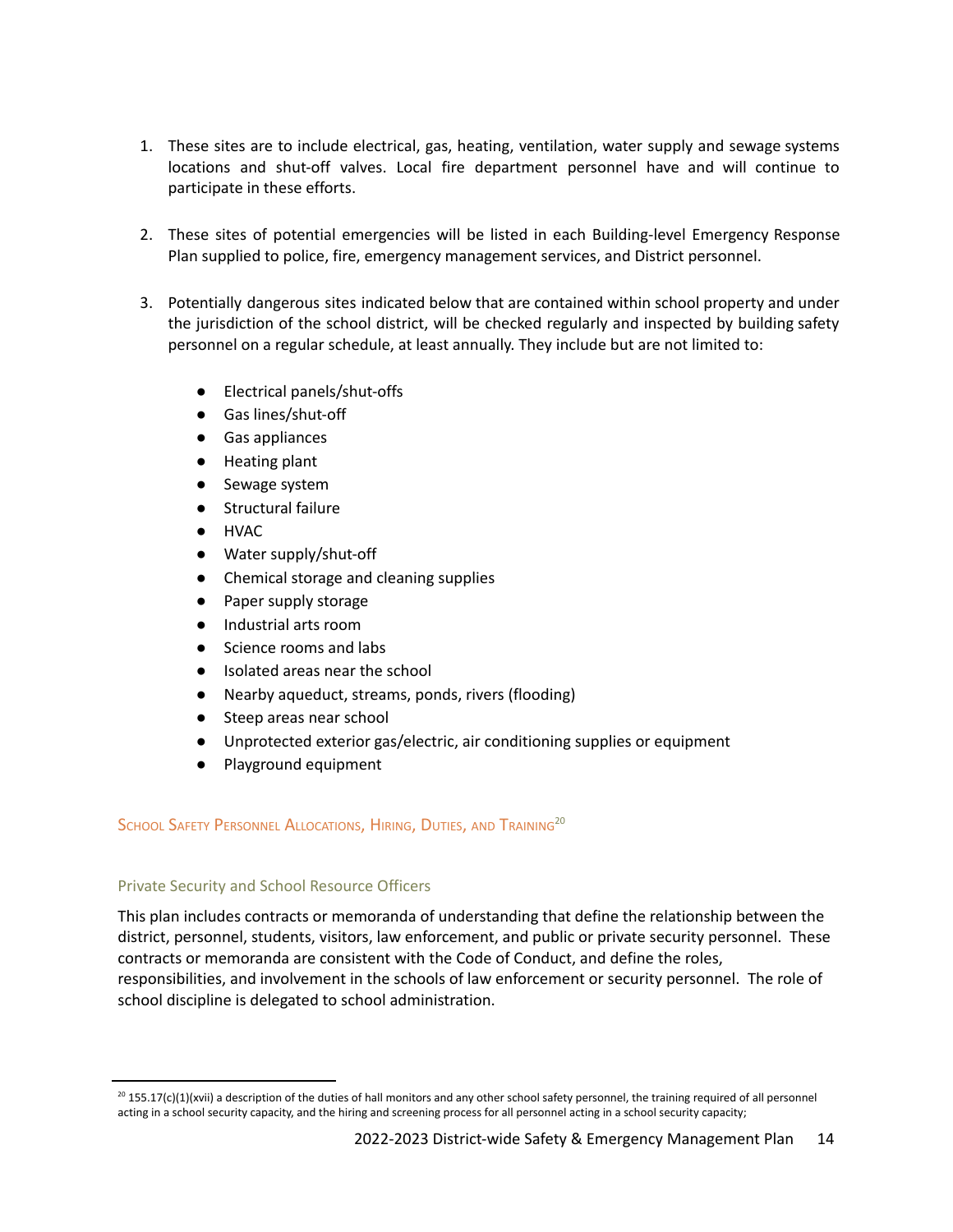#### Security Allocations

- A. At the elementary, there is a single point of entry for visitors at each building and visitors to the school must be buzzed into the building, sign in and receive an identification badge issued by a safety greeter. Staff in the building all wear district-produced identification badges which must be worn at all times. Staff is trained to report to the main office any person they observe who is not wearing a badge.
- B. At the middle and high school level, there is a single point of entry for visitors, which is staffed during normal school hours by one of several staff members or safety personnel assigned to the High School. Visitors to the school must be buzzed into the building, sign in and receive an identification badge issued by a safety greeter. Staff in the building all wear district-produced identification badges, which must be worn at all times. In addition, safety personnel are assigned to areas throughout the building.

#### **Hiring**

The interviewing and hiring of safety personnel follows the district's practices for hiring of new staff. All new staff employed by the District must be fingerprinted in order to be employed.

#### Duties and Training

#### **School Security Monitors**

- Former military or law enforcement or prior security experience
- Staffed during regular school hours at the high school as well as for special events in the evening and on weekends
- Enforce our visitor policy as well as actively monitor the building and support the staff with student safety and traffic

#### **Required training includes:**

- School violence prevention and intervention training
- Site-specific training including review of all manuals (e.g., school district policies, Code of Conduct, District-wide School Safety Plan, School Handbook, etc).
- Right-to-know training
- Blood borne pathogen training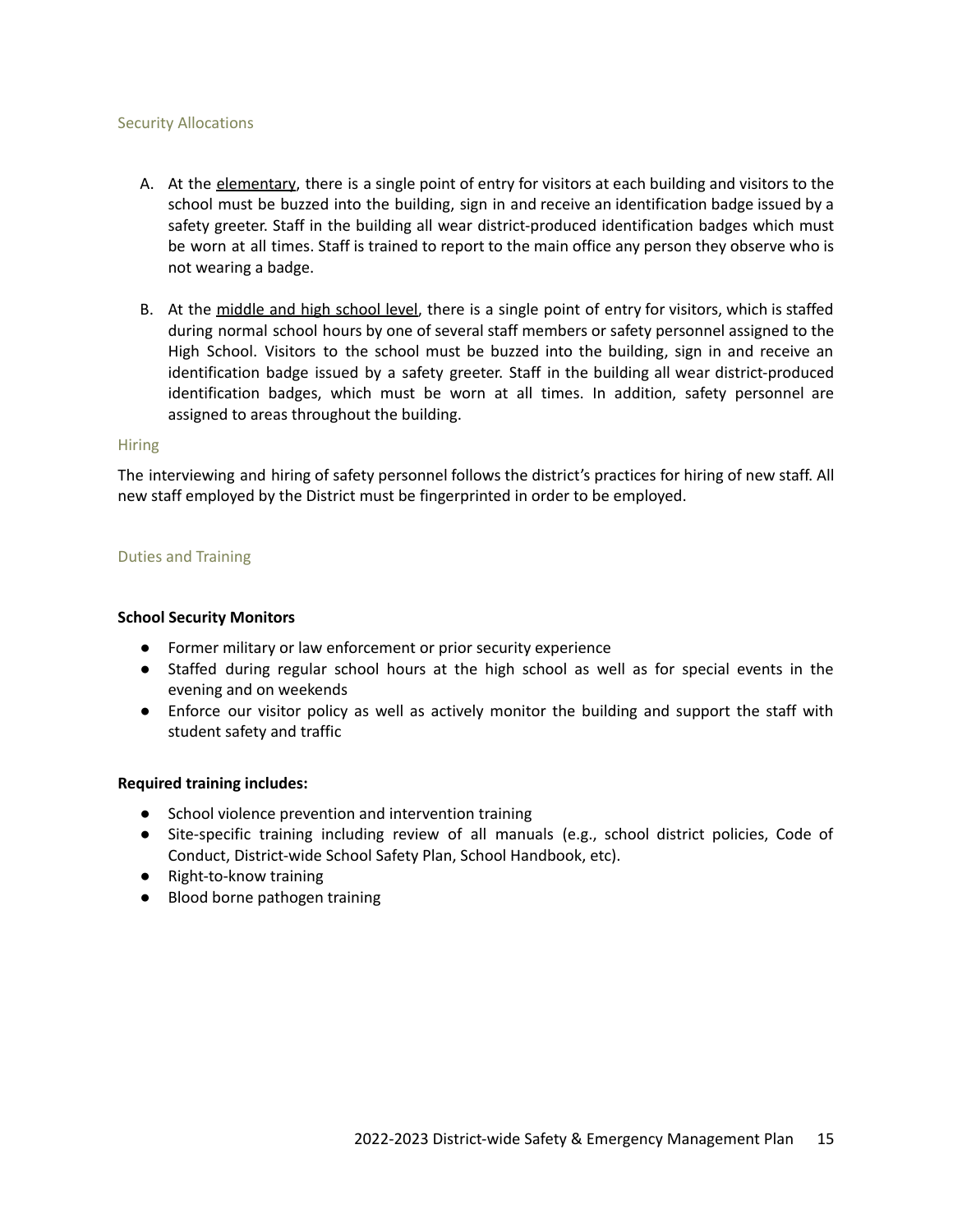#### <span id="page-16-0"></span>SECTION III RESPONSE

<span id="page-16-1"></span>NOTIFICATION AND ACTIVATION - INTERNAL AND EXTERNAL COMMUNICATIONS

#### Internal

After receiving the information from the Incident Commander at the scene, an email will be sent from the Superintendent's office to all administrators and administrative offices alerting them to the nature and status of any incident in the district. The mass communication system may be used to provide information as deemed appropriate by the Incident Commander. Portable radios will also be used when possible.

#### External

Anyone with knowledge of an emergency event is encouraged to immediately call 911.

The District's mass communication system will be used to provide information to parents/guardians and emergency contacts. The District website may also be used to provide updated information throughout an incident as deemed appropriate by the Incident Commander. Schools may also use their websites, groups, and hotlines for announcements or updates as directed by the Incident Commander.

When an emergency requires notification of parents and students, the Superintendent or his designee will provide updated information to parents and students through the emergency notification system. Additional information may also be found on the District's website: <https://www.hohschools.org/>

During an emergency, all contact with the media will be handled either by the Superintendent or their designee. The media and public will be informed and updated as soon as practicable on all developments in statements released by the Superintendent or their designee. Students, staff and parents should refer all questions and requests for information to the Superintendent in order to assure the release of factual and current information. The Superintendent may refer such requests to the Public Information Officer for response.

By definition, emergency events are unforeseen and unpredictable. The safety of students and staff is the primary focus of all activities surrounding an emergency event. Every effort will be made to contact parents and the general public once the situation has stabilized.

#### <span id="page-16-2"></span>SITUATIONAL RESPONSES

#### <span id="page-16-3"></span>MULTI-HAZARD RESPONSE

In the event of an emergency, a Command Center will be set up at a safe location in collaboration with emergency responders. Each building has specific plans for dealing with a wide range of hazards.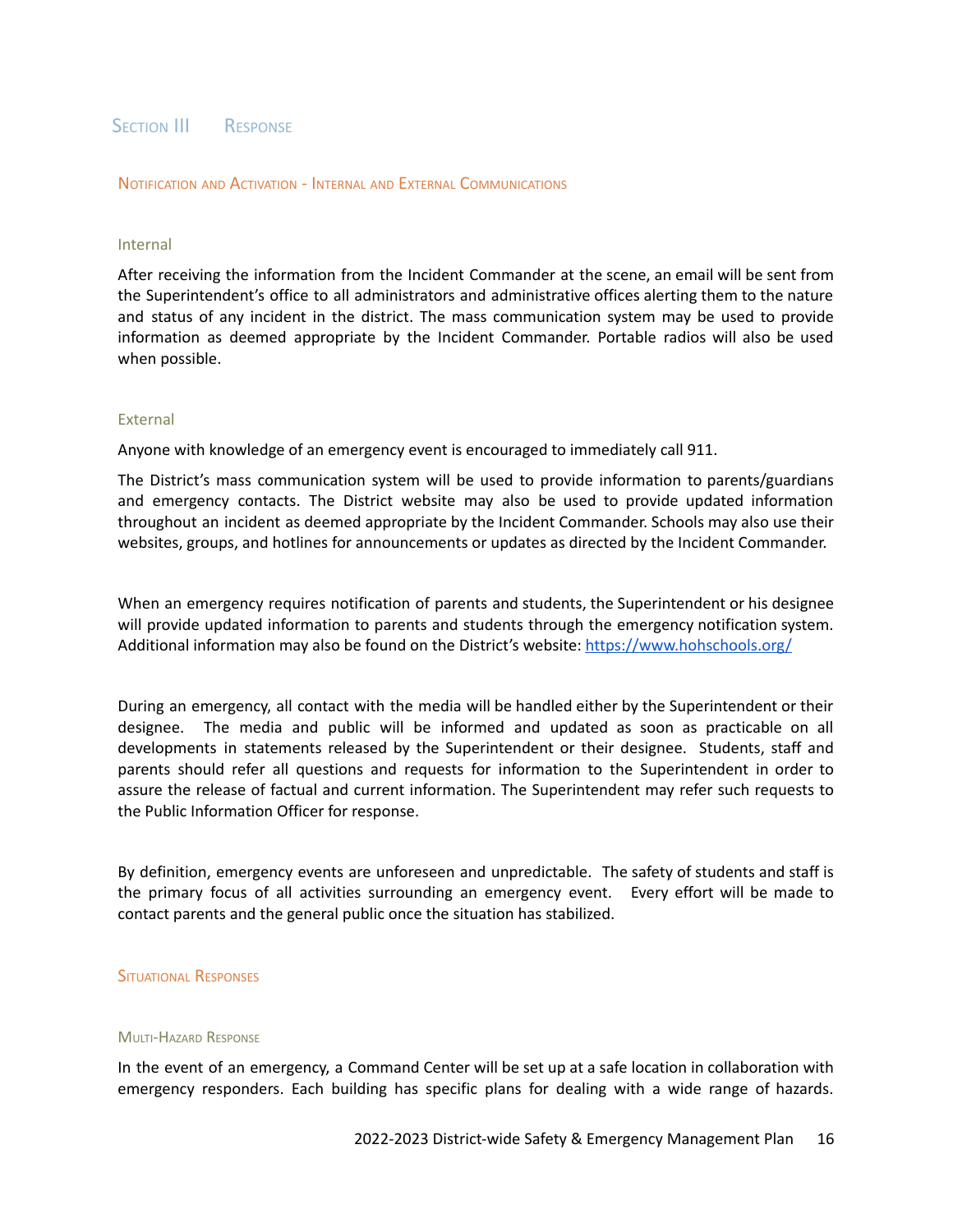Specific response procedures are sensitive in nature and therefore are contained within each confidential building-level emergency response plan.

In each emergency, the building's administrator will contact the District office for assistance. The District office will provide support as appropriate and deemed necessary by the Incident Commander on the scene (i.e. sending additional mental health resources). The Superintendent or their designee will be the sole contact person for releasing information to the media and for communicating the status of the emergency with other District schools, out-of-district schools, private schools, and outside agencies.

#### <span id="page-17-0"></span>RESPONSE PROTOCOLS

#### <span id="page-17-1"></span>SCHOOL CANCELLATION

- The Superintendent or their designee will monitor any situation that may warrant a school cancellation and will make the determination to do so.
- The Public Information Officer will activate use of the District's mass communication system.
- The Public Information Officer will contact local media, post the information on the website and social media sites utilized by the District.

#### <span id="page-17-2"></span>EARLY DISMISSAL

- The Superintendent or their designee will monitor any situation that may warrant an early dismissal and will make the determination to do so.
- The Operations Chief will designate people to arrange transportation for students.
- The Public Information Officer will activate use of the District's mass communication system.
- The Public Information Officer will contact local media, post the information on the website and social media sites utilized by the District.
- The Liaison Officer will notify each of the building principals.

#### <span id="page-17-3"></span>**EVACUATION**

- The Superintendent or their designee will determine the level of the threat.
- The Operations Chief will contact the transportation supervisor to arrange transportation. They will also arrange for student-parent reunification.
- The Safety Officer will clear all evacuation routes and sites prior to evacuation
- Principal(s) will evacuate all staff and students to prearranged evacuation sites as outlined in building plans. They will report to the superintendent or their designee any missing staff or students.

#### <span id="page-17-4"></span>SHELTERING SITES (INTERNAL AND EXTERNAL)

- The Superintendent or their designee will determine the level of the threat and communicate with building principal(s) who are affected by the emergency.
- Principal(s) will move all staff and students to pre-arranged sheltering sites as outlined in building plans. They will report to any missing staff or students.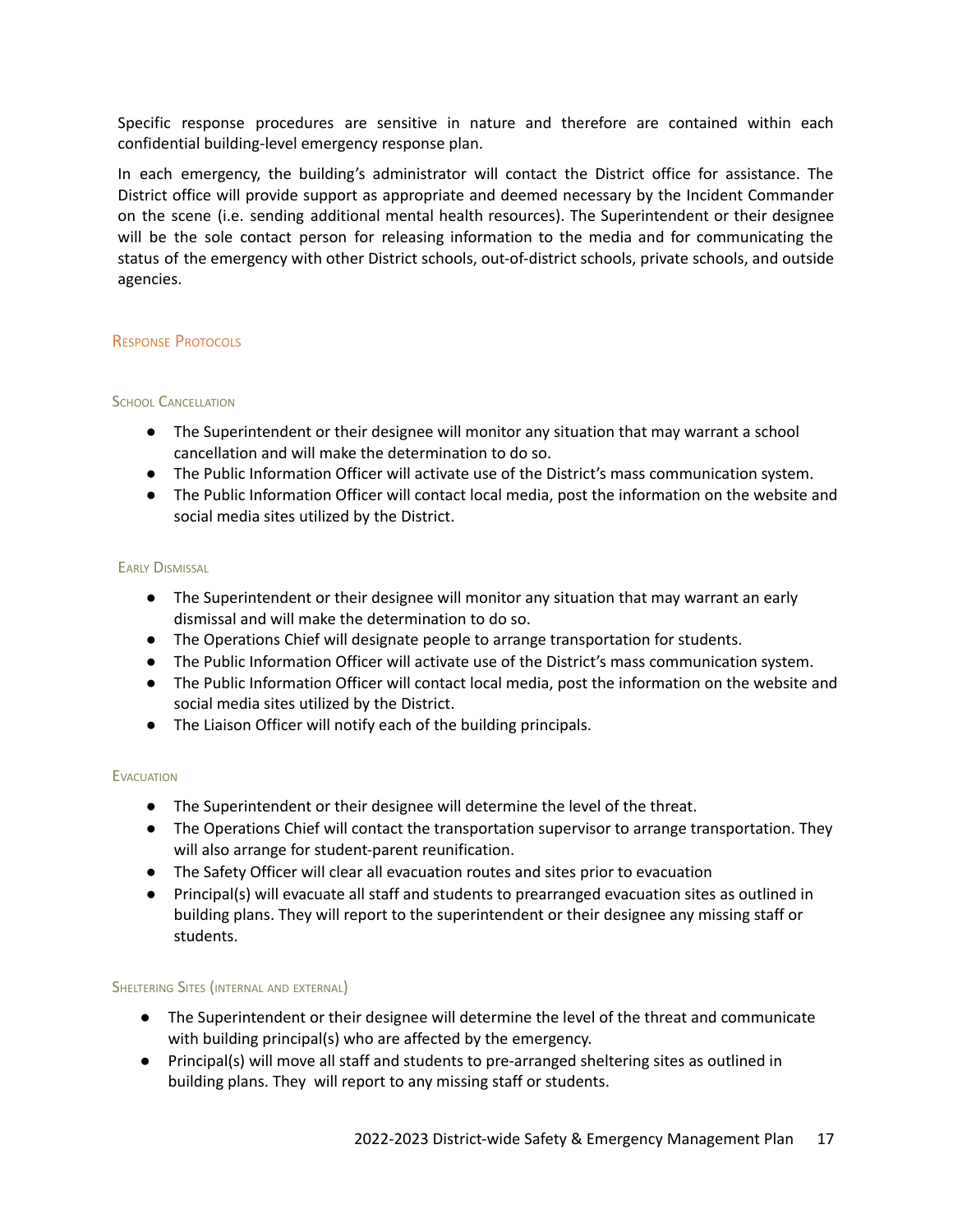● The Logistics Chief will make appropriate arrangements for human needs in the event of a long-term situation.

<span id="page-18-0"></span>Protocols for Responding to Bomb Threats, Hostage-takings, Intruders, Abduction, and Other Emergency Situations<sup>21</sup>

The District has procedures and provides training for emergencies. Specific response steps are confidential and contained within each Building-level Emergency Response Plan. Emergencies include but are not limited to the following situations.

- Abduction
- Armed Intruders / Active Shooters
- Bomb Threats
- Cyber Security
- **Bus Accidents**
- Early or Alternate Emergency Dismissal
- **Explosions**
- **Fires**
- Hazardous Material Incident
- **Homeland Security Threats**
- Hostage Situations
- Infectious Disease
- Severe Weather
- **Student-Made Threats**
- Suicidal Students
- Suspicious Package Protocol
- Suspicious Persons

## <span id="page-18-1"></span>RESPONSES TO IMPLIED OR DIRECT THREATS OF VIOLENCE<sup>22</sup>

- 1. Students are required to inform school staff about any direct or indirect threat of violence or actual act of violence to themselves, others or school property.
- 2. Staff members are required to immediately inform the Principal or thier designee of any direct or implied threat of violence or actual act of violence by students, teachers, or other school

 $^{21}$  155.17(c)(1)(xv) the identification of appropriate responses to emergencies, including protocols for responding to bomb threats, hostage-takings, intrusions and kidnappings;

 $^{22}$  155.17(c)(1)(i)policies and procedures for responding to implied or direct threats of violence by students, teachers, other school personnel, including bus drivers and monitors as well as visitors to the school, including threats by students against themselves, which for the purposes of this subdivision shall include suicide;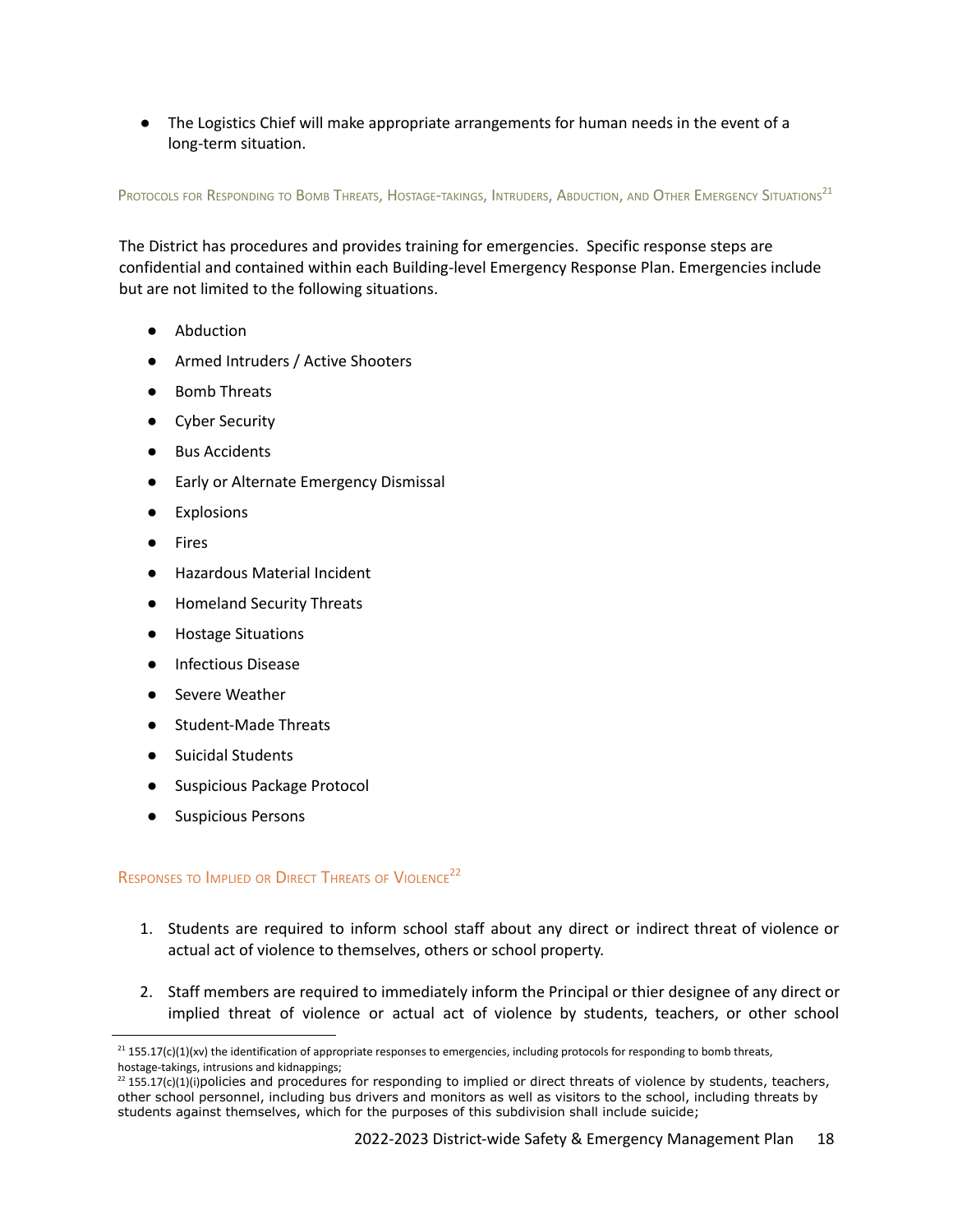personnel including bus drivers and monitors as well as visitors to the school, including threats by students against themselves, which shall include suicide. The Principal or their designee decides whether to utilize the building's trained clinician(s) in an effort to de-escalate or defuse the situation.

- 3. The district disseminates educational material, including but not limited to emails and formal brochures, encouraging parents and visitors to tell school staff about any direct or implied threat of violence or actual acts of violence by students, teachers, other school personnel and visitors to the school, including threats by students against themselves.
- 4. After considering the specificity/generality of the threat or severity of the violent act, the Principal or their designee will determine whether to immediately contact the Superintendent of Schools or the Assistant Superintendent to advise them of the threat, obtain assistance to determine the severity of the threat or report the violent act. The Principal will have the discretion to report minor incidents to the Superintendent verbally and/or in memorandum form after the situation has been resolved.
- 5. Each building has the availability of a Threat Assessment Team. This is a multi-disciplinary team that uses a nationally recognized evidence-based model to evaluate threats and implement the necessary mitigation steps to help prevent a threat from escalation to an act of violence.
- 6. The building administrator will investigate reported threats of violence and will make the determination of disciplinary measures consistent with the District's Code of Conduct. Chronic offenders may require a behavior plan or contract, close monitoring, and/or police involvement.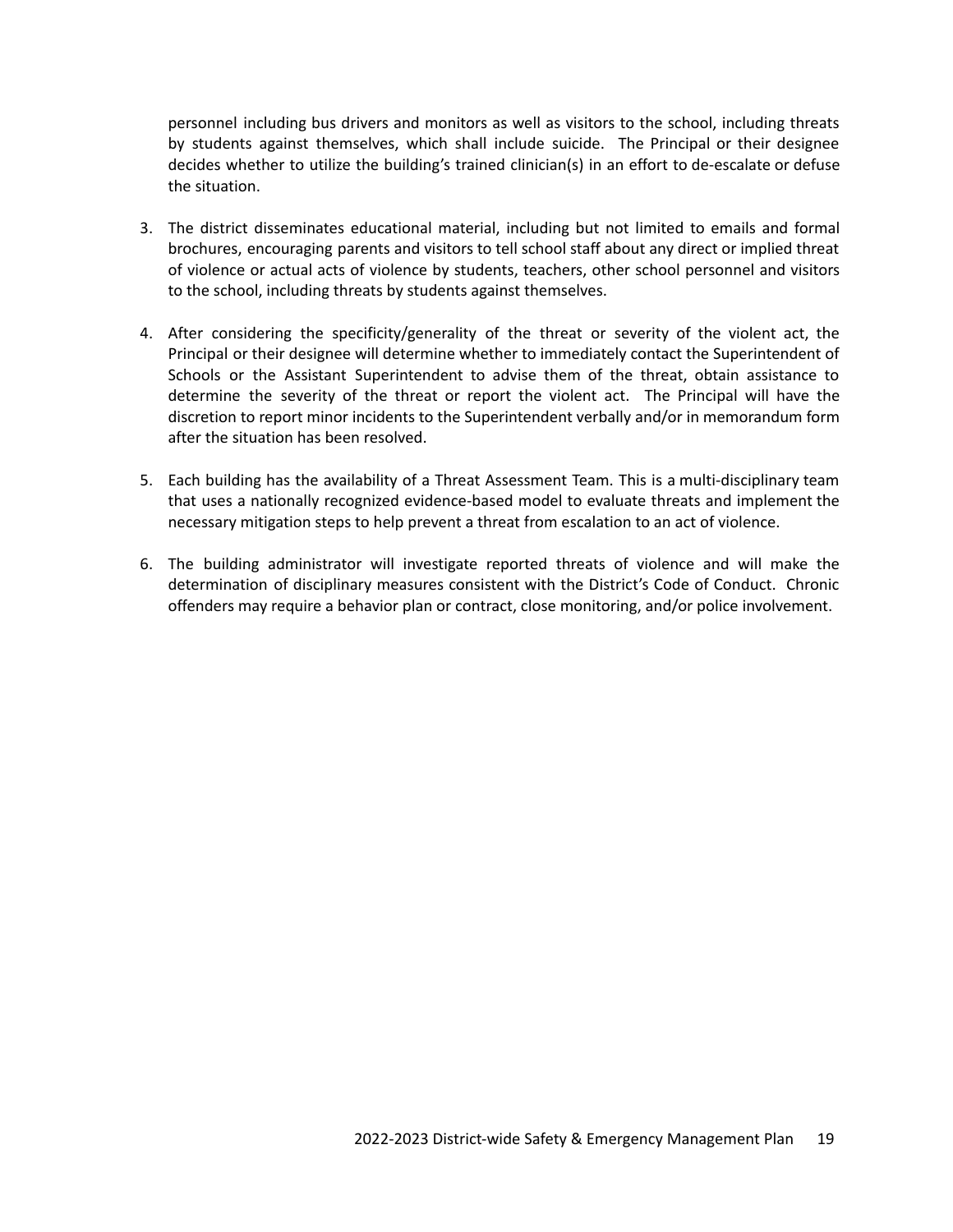## <span id="page-20-0"></span>RESPONSES TO ACTS OF VIOLENCE<sup>23</sup>

- 1. The Principal or their designee will determine whether to contact law enforcement personnel. **Threats or actions placing students, staff and others in imminent danger require an immediate LOCKDOWN protocol followed by a call to the police and the District Superintendent (if safe to do so)**. Violent offenses defined in the S.A.V.E. regulations will also require the involvement of the police.
- 2. The Principal, and/or their designee then determine the appropriateness of directing the Building-level Emergency Response Team to be activated.
- 3. The Building-level Emergency Response Team (BERT) consisting of trained staff and school personnel may assist with an Evacuation, Lockout, Shelter-in-Place, Hold-in-Place, or Early Dismissal and will follow the appropriate protocol (see appendices for further information). The Incident Command System (ICS) under the National Incident Management System (NIMS) should be followed as closely as possible to ensure good coordination between the building-level teams, District leadership, and responding agencies.
- 4. If the threat of violence or danger is imminent, a Lockdown may be utilized. A Lockdown is time sensitive and therefore may be requested by any school staff member based on the incident and timely need for the Lockdown. During the Lockdown, all school staff, students, and visitors (including all BERT members) are required to Lockdown in the nearest lockable space and await further instruction, or in some situations, evacuate the campus.
- 5. Procedures for contacting parents, guardians and persons in parental relation to students in the event of a violent incident or early dismissal are detailed in each building-level emergency plan. The use of the District's mass communication system is typically utilized.
- 6. Aggressively dangerous and violent students, staff or visitors shall be managed as outlined by the procedures detailed in the district Code of Conduct.
- 7. The building administrator will investigate reported threats of violence and will make the determination of disciplinary measures consistent with the District's Code of Conduct. Chronic offenders may require a behavior plan or contract, close monitoring, and/or police involvement
- 8. School administrators must keep records of serious threats and acts of violence and report them annually to the state.
- <span id="page-20-1"></span>9. Prompt contact with appropriate law enforcement officials is essential in the event of a violent incident. These relationships have been established by participation of local response officials on Building-Level Emergency Response Teams. These individuals and appropriate means of contact are documented in each Building-Level Emergency Response Plan.<sup>24</sup>
- 10. The district has a zero-tolerance policy for acts of school violence.

 $^{23}$  155.17(c)(1)(ii) policies and procedures for responding to acts of violence by students, teachers, other school personnel including bus drivers and monitors and visitors to the school, including consideration of zero-tolerance policies for school violence;

 $24$  155.17(c)(1)(iv) policies and procedures for contacting the appropriate law enforcement officials in the event of a violent incident;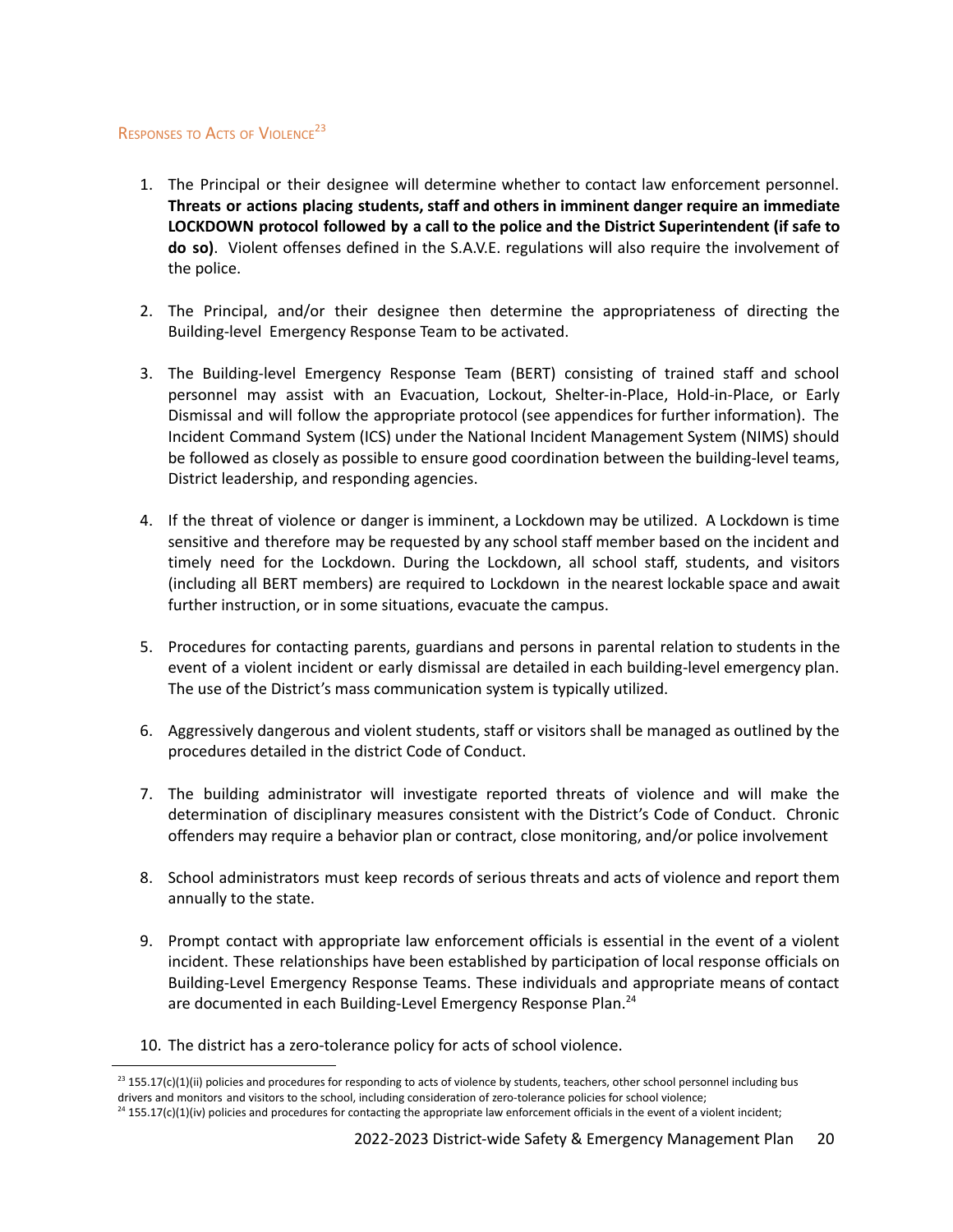#### <span id="page-21-0"></span>PROTOCOLS FOR <sup>A</sup> STATE DISASTER EMERGENCY INVOLVING <sup>A</sup> COMMUNICABLE DISEASE

#### <span id="page-21-1"></span>**BACKGROUND**

In September 2020, Governor Cuomo signed legislation that requires all New York State public employers to adopt a plan for operations in the event of a declared state disaster emergency involving a communicable disease. The new legislation will constitute New York State Labor Law [Section](https://altarisgroup.lt.acemlna.com/Prod/link-tracker?notrack=1¬rack=1&redirectUrl=aHR0cHMlM0ElMkYlMkZ3d3cubnlzZW5hdGUuZ292JTJGbGVnaXNsYXRpb24lMkZsYXdzJTJGTEFCJTJGMjctQw==&a=475248217&account=altarisgroup%2Eactivehosted%2Ecom&email=LRRV6glqIfcVPcYsJBrMHi%2FZD%2BmsUFpJrc5fHf6IoVE%3D&s=bad97c655476f96a390a72c05a742011&i=313A10521A21A1268) 27-c, and served as a response to the effects of the sudden onset of the COVID-19 pandemic in the Spring of 2020. In addition to 27-C, the following section was added to 2801-a of the [Education](https://altarisgroup.lt.acemlna.com/Prod/link-tracker?notrack=1¬rack=1&redirectUrl=aHR0cHMlM0ElMkYlMkZ3d3cubnlzZW5hdGUuZ292JTJGbGVnaXNsYXRpb24lMkZsYXdzJTJGRUROJTJGMjgwMS1B&a=475248217&account=altarisgroup%2Eactivehosted%2Ecom&email=LRRV6glqIfcVPcYsJBrMHi%2FZD%2BmsUFpJrc5fHf6IoVE%3D&s=bad97c655476f96a390a72c05a742011&i=313A10521A21A1269) Law that required additions to the District Plan.

*Education Law - 2801-a (m) - protocols for responding to a declared state disaster emergency involving a communicable disease that are substantially consistent with the provisions of section twenty-seven-c of the labor law.*

#### <span id="page-21-2"></span>**PROTOCOLS**

1. In the event of a state-ordered reduction of the District's in-person workforce, the following is a list of **essential** employees.

| <b>Essential Position</b>                                       | Description                                                                                                     |                                                                                                                                                                                                           |
|-----------------------------------------------------------------|-----------------------------------------------------------------------------------------------------------------|-----------------------------------------------------------------------------------------------------------------------------------------------------------------------------------------------------------|
| <b>Information Technology</b>                                   | Director<br><b>Technicians</b>                                                                                  | This group is needed to maintain<br>the internet capability including<br>remote learning and working<br>from home.                                                                                        |
| <b>Custodial and Maintenance</b>                                | Director<br>Asst. Director<br><b>Senior Custodians</b><br>Custodians<br><b>Maintenance Mechanics</b><br>Grounds | This group is needed to<br>maintain the cleanliness and<br>continued functioning of the<br>building & grounds.                                                                                            |
| <b>Administration</b>                                           | Superintendent & Asst.<br>Superintendents                                                                       | Required to ensure continuity of<br>the response efforts.                                                                                                                                                 |
| <b>Building Administration &amp;</b><br><b>Clerical Support</b> | <b>Building Administrators &amp;</b><br>Clerical Support *                                                      | Required to ensure continuity of<br>the response efforts.                                                                                                                                                 |
| <b>Faculty and Staff</b>                                        | <b>Teacher/Related Service</b><br>Provider                                                                      | Should it become necessary to<br>meet a student's needs under<br>IDEA and/or Section 504<br>regulation (FAPE),<br>teachers/related service<br>providers may be deemed<br>essential on an as needed basis. |
| <b>Security</b>                                                 | Security Coordinator &                                                                                          | To ensure the safety/security                                                                                                                                                                             |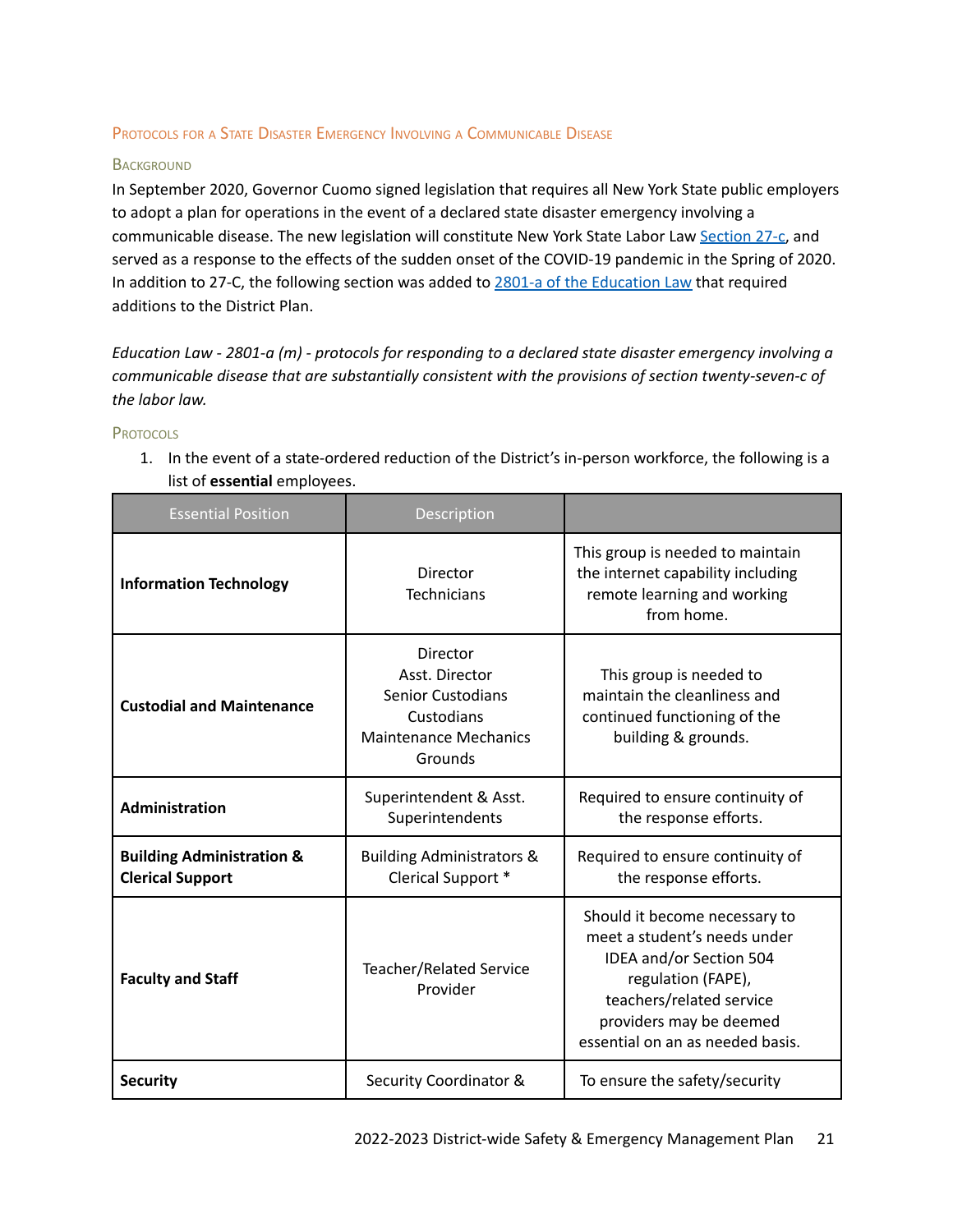|                            | <b>Security Assistants</b>                                                                                  | of the campuses.                                                                                                                                    |
|----------------------------|-------------------------------------------------------------------------------------------------------------|-----------------------------------------------------------------------------------------------------------------------------------------------------|
| <b>Transportation</b>      | Director of<br>Transportation, Support<br><b>Staff &amp; Transportation</b><br>Contractor                   | To transport food to students<br>who receive home meals and/or<br>to transport students in the<br>event they are attending in<br>person instruction |
| <b>Food Service</b>        | Food Service Director &<br><b>Food Service Workers</b>                                                      | To prepare and distribute meals to<br>students.                                                                                                     |
| <b>Health Services</b>     | Director of Health<br>Services and staff as<br>deemed necessary,<br>Mental<br>Health/Counseling<br>Services | To assist with testing requirements,<br>reporting and contract tracing.                                                                             |
| <b>Business Operations</b> | Accounting, Payroll,<br>Accounts Payable,<br>Purchasing, Banking                                            | Where necessary to ensure the<br>continued operation of the District.                                                                               |

- 2. To enable all non-essential employees to telecommute, District staff will be guided by the *Continuity of Instruction} and/or District Reentry Plan* contained within the Building-level Emergency Response Plans.
- 3. In an effort to reduce overcrowding on public transportation:
	- Class schedules may be staggered to a morning and afternoon cohort.
	- In-person days may be staggered by cohorts groups.
	- Staff and students may walk or drive a personal vehicle to campus.
	- Staff may be required to arrive on campus prior to students in a staggered work shift or staggered assigned day of work.
	- Employees may be permitted to work remotely.
	- Visitors may not be permitted on campus during school hours.
- 4. A quantity of personal protective equipment (PPE), sufficient to provide to all essential employees, will be procured, stored, and managed as follows:
	- The Facilities Department will maintain an inventory of PPE in accordance with NYS Education Department guidelines, and continually restock same as needed.
	- Storage of personal protective equipment will be on campus and comply with the manufacturer's storage recommendations for each item.
	- PPE equipment will be readily available, if needed.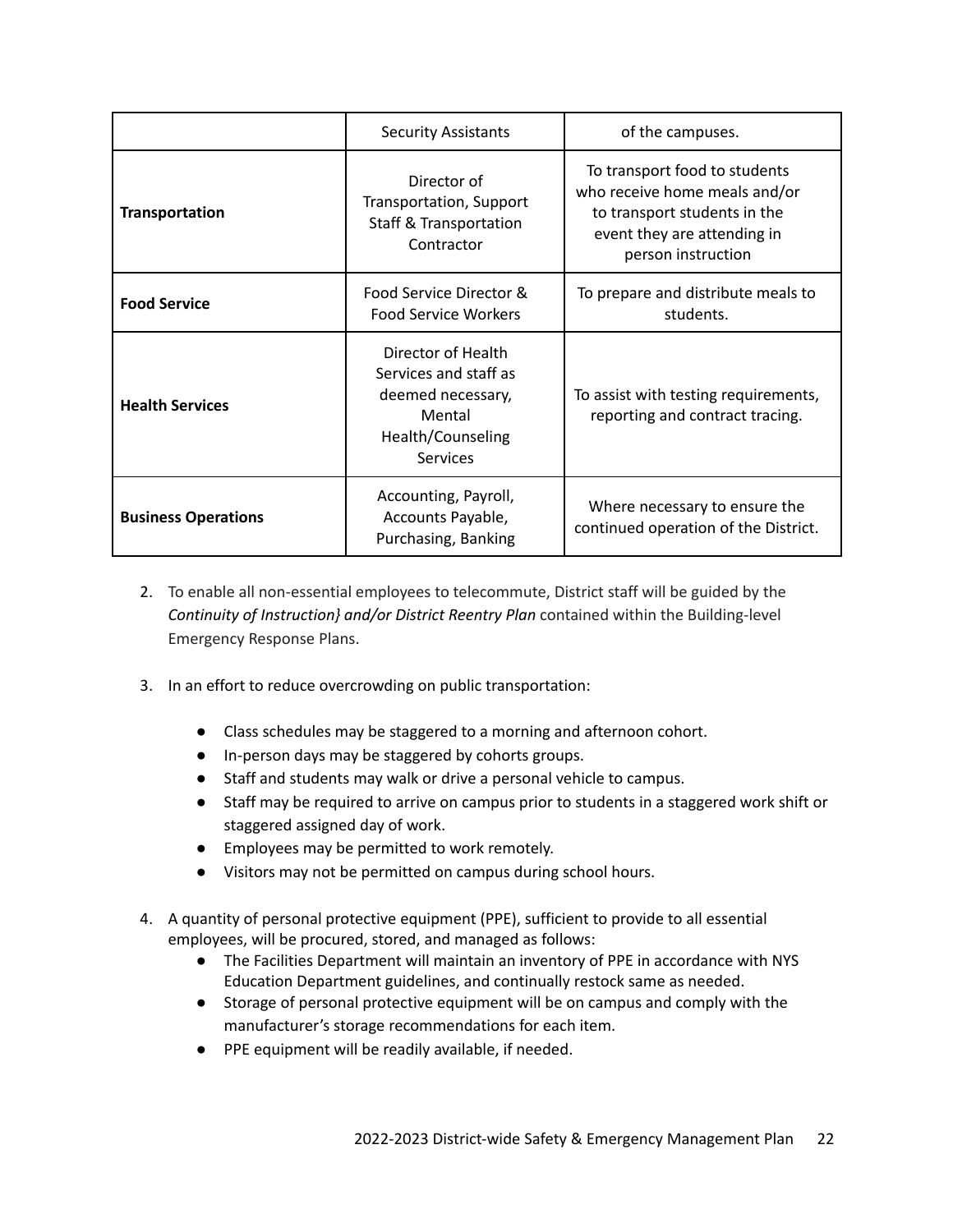- 5. In the event an employee, student is exposed to a known case of a communicable disease that is subject to a state disaster emergency involving a communicable disease, exhibits symptoms of such disease, or tests positive for such disease, the District will respond as per the *Infectious Disease Annex found in the Building Level Emergency Plans, section 25* and/or the District's *Reentry Plan*.
- 6. All essential employees will have their hours and work locations documented, including off-site visits, by:
	- All entrances will be locked and monitored by security guard/greeter.
	- All employees will *use their access cards* for entrance which documents their arrival on premises.
	- Payroll, attendance, and/or time cards will further document an employee's presence on campus.
	- Non-essential visitors will not be allowed on site, unless approved by building administration or the Superintendent or designee.
- 7. If emergency housing is needed the District will lodge an essential employee on a district property or at a local hotel.
- 8. OTHER: Any other requirements determined by the Department of Health such as contract tracing or testing, physical distancing, hygiene, and disinfectant, or mask-wearing.

## <span id="page-23-0"></span>Identification of District Resources Which May Be Available for Use During an Emergency<sup>25</sup>

District resources are available in each building and stored in a central location. Each building will designate a Command Post. The list, which is not meant to be inclusive, requires the following items:

- Copy of District-Wide School Safety Plan
- Building-level Emergency Plan
- Quick reference Emergency Management Procedures
- List of emergency telephone numbers
- Building floor plans
- Telephones
- Radio communications
- Weather radio
- Flashlights
- Photocopier
- Computer
- Student rosters
- List of individuals with special needs and specific evacuation plans
- Telephone numbers for parents/guardians Information about emergency needs (e.g. students/staff that require medications, vehicular transportation issues, etc.)

 $^{25}$  155.17(c)(1)(vii) except in a school district in a city having a population of more than one million inhabitants, the identification of district resources which may be available for use during an emergency;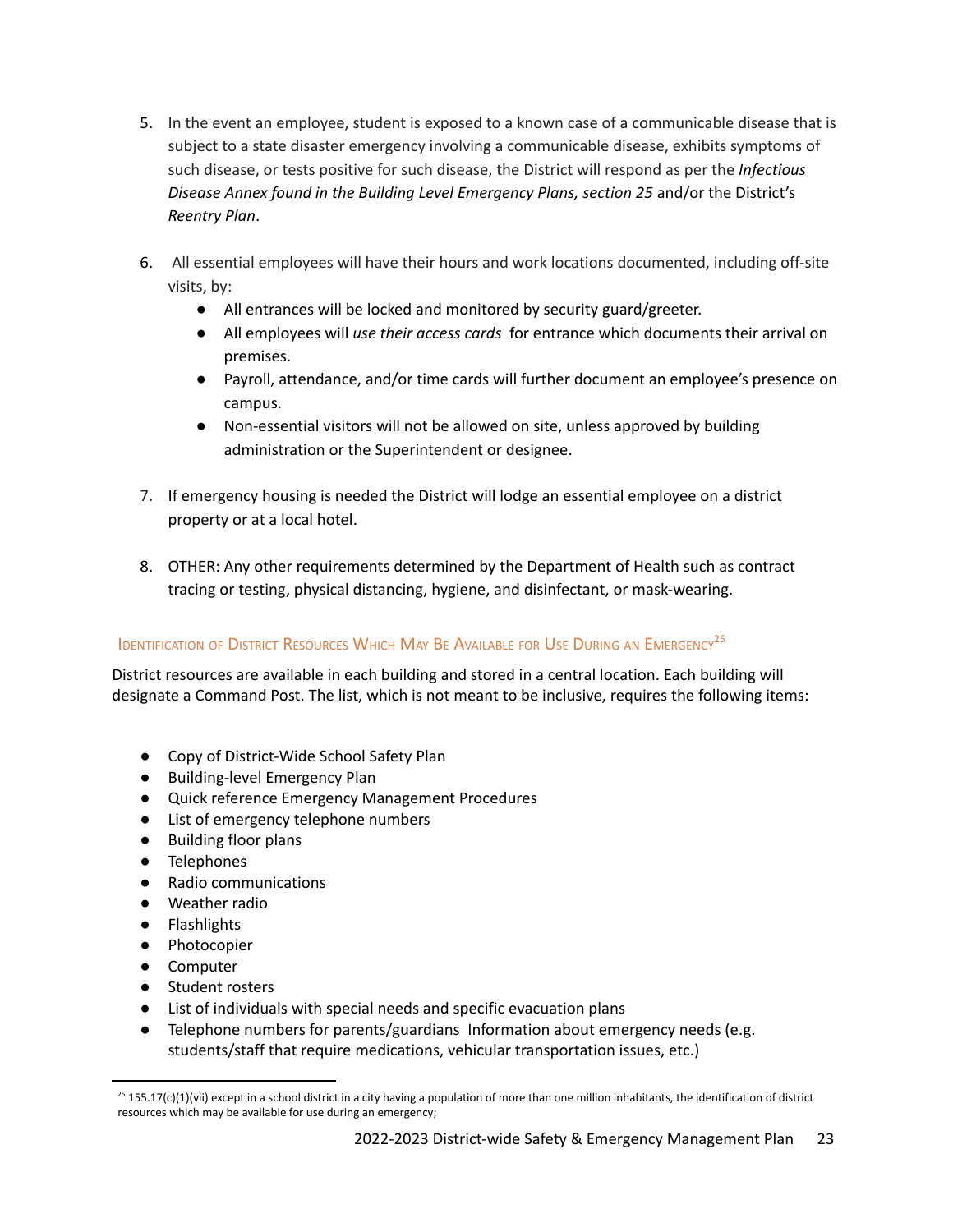● School and staff census information

#### <span id="page-24-0"></span>COORDINATION AND SCHOOL DISTRICT RESOURCES AND MANPOWER DURING EMERGENCIES<sup>26</sup>

The District will, as appropriate, utilize all available manpower during an emergency. Within each building, schools may use the Staff All Call response protocol, which quickly summons all available staff members to a staging area for assignments. Coordination of available employees is typically performed by the Principal or their designee. Specific job duties will be assigned based on the type of emergency and in compliance with the appropriate district and building emergency response procedure. Additional district resources may be requested by any building administrator or designee as needed. The Superintendent or their designee will call in all available maintenance and custodial staff to provide support during an emergency as needed. Assistance from outside government agencies may also be requested. A specific list of available resources may be found in Appendix 4 of this plan.

#### <span id="page-24-2"></span><span id="page-24-1"></span>PARTICIPATING IN UNIFIED COMMAND UNDER ICS PRINCIPLES

#### **ASSIGNMENT OF RESPONSIBILITIES**

A chain of command consistent with the National Interagency Incident Management System (NIMS)/Incident Command System (ICS) will be used in response to an emergency. Members of the School, Emergency Response Team, will be part of this system. In the event of an emergency, the response team will adopt NIMS/ICS principles based on the size, scope, and character of the emergency.

- 1. All administrators and Building-level Emergency Response Teams members shall complete the incident command training level one.
- 2. All District Emergency Response Team members shall complete incident command training level one and level two.

#### <span id="page-24-3"></span>**ICS POSITIONS**

The number of ICS positions filled will be dependent upon the scope of the incident.

- **Incident Commander** Responsible for the direction of the building response in a building-level emergency (Building Administrator/designee).
- **Public Information Officer** Compiles and releases information to the news media.

 $^{26}$  155.17(c)(1)(viii) except in a school district in a city having a population of more than one million inhabitants, a description of procedures to coordinate the use of school district resources and manpower during emergencies, including identification of the officials authorized to make decisions and of the staff members assigned to provide assistance during emergencies;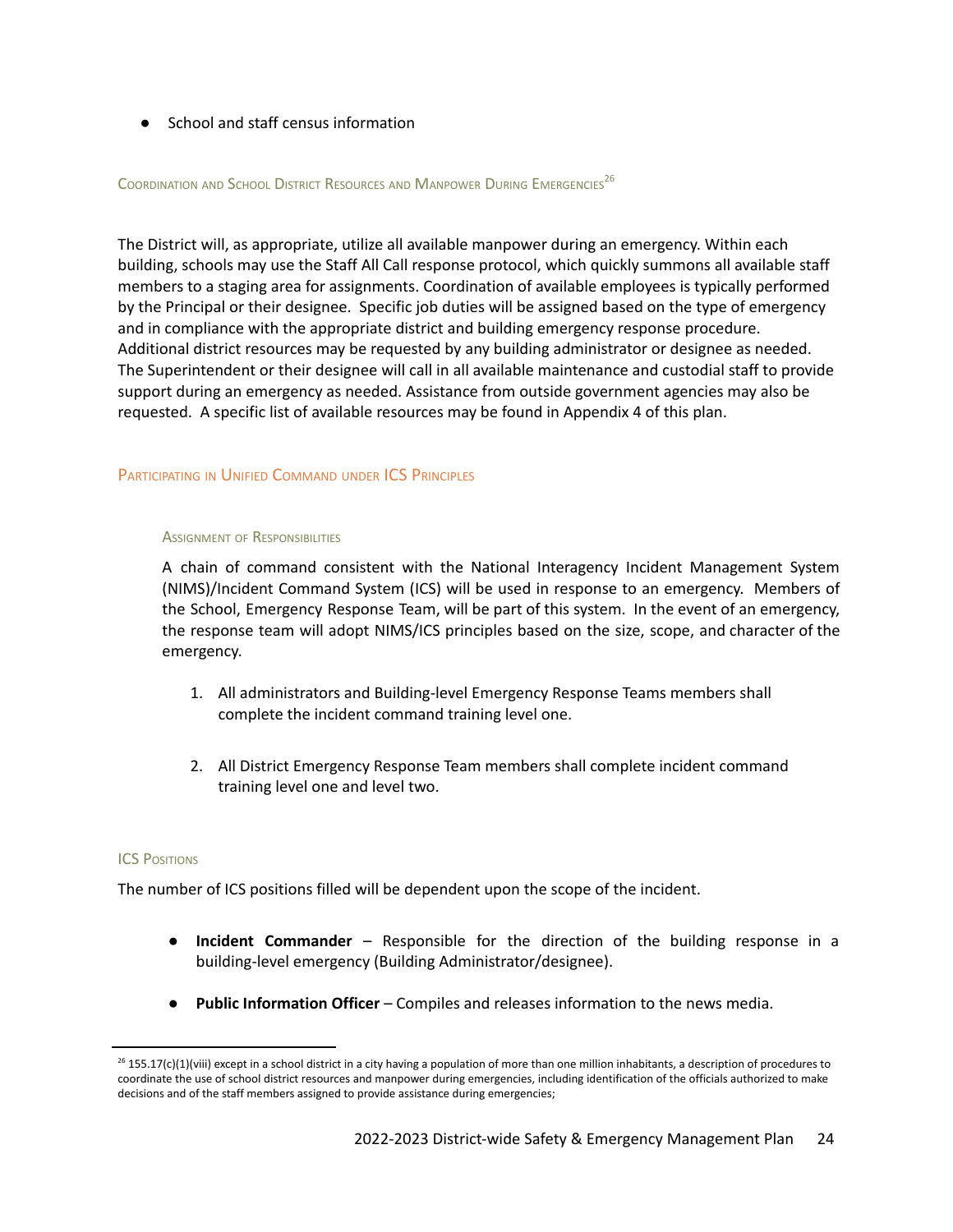- **Safety Officer** Monitors the response to prevent injuries from occurring to both those involved in the incident and those trying to resolve it.
- **Liaison** Represents the District by working with responding agencies (law enforcement, fire department, EMS, utilities, etc.) and other school districts that may be involved in the incident.
- **Incident Log** Keeps a written log of all incident events and updates appropriate command post personnel on significant developments.
- **Operations** responsible for directing the implementation of action plans and strategies for incident resolution.
- **Logistics** Responsible for providing all resources (personnel, equipment, facilities and services) required for incident resolution.
- **Planning/Intelligence** Responsible for collecting, evaluating, and disseminating the information needed to measure the size, scope and seriousness of an incident and to plan a response.
- **Administration/Finance** Responsible for all cost and financial matters related to the incident.

#### <span id="page-25-0"></span>DISTRICT COMMAND POST (DCP):

Unless otherwise specified, The DCP will be located in the Central Administrative Offices. If necessary, the command post may be moved to an alternate site including the transportation facility and even non-district-owned buildings.

#### <span id="page-25-1"></span>POTENTIAL ICS EMERGENCY SITES:

| <b>Building:</b>                                                     | Uses:                                                                                     |
|----------------------------------------------------------------------|-------------------------------------------------------------------------------------------|
| Hastings on Hudson School District<br>Central Administrative Offices | <b>Command Center</b><br><b>Public Information Center</b><br><b>Communications Center</b> |
| Hastings High School                                                 | Shelter-in-Place<br>Staging Area(s)<br>Alternate Command Center                           |
| Farragut Middle School                                               | Shelter-in-Place<br>Staging Area(s)                                                       |
| Hillside Elementary School                                           | Shelter-in-Place<br>Staging Area(s)                                                       |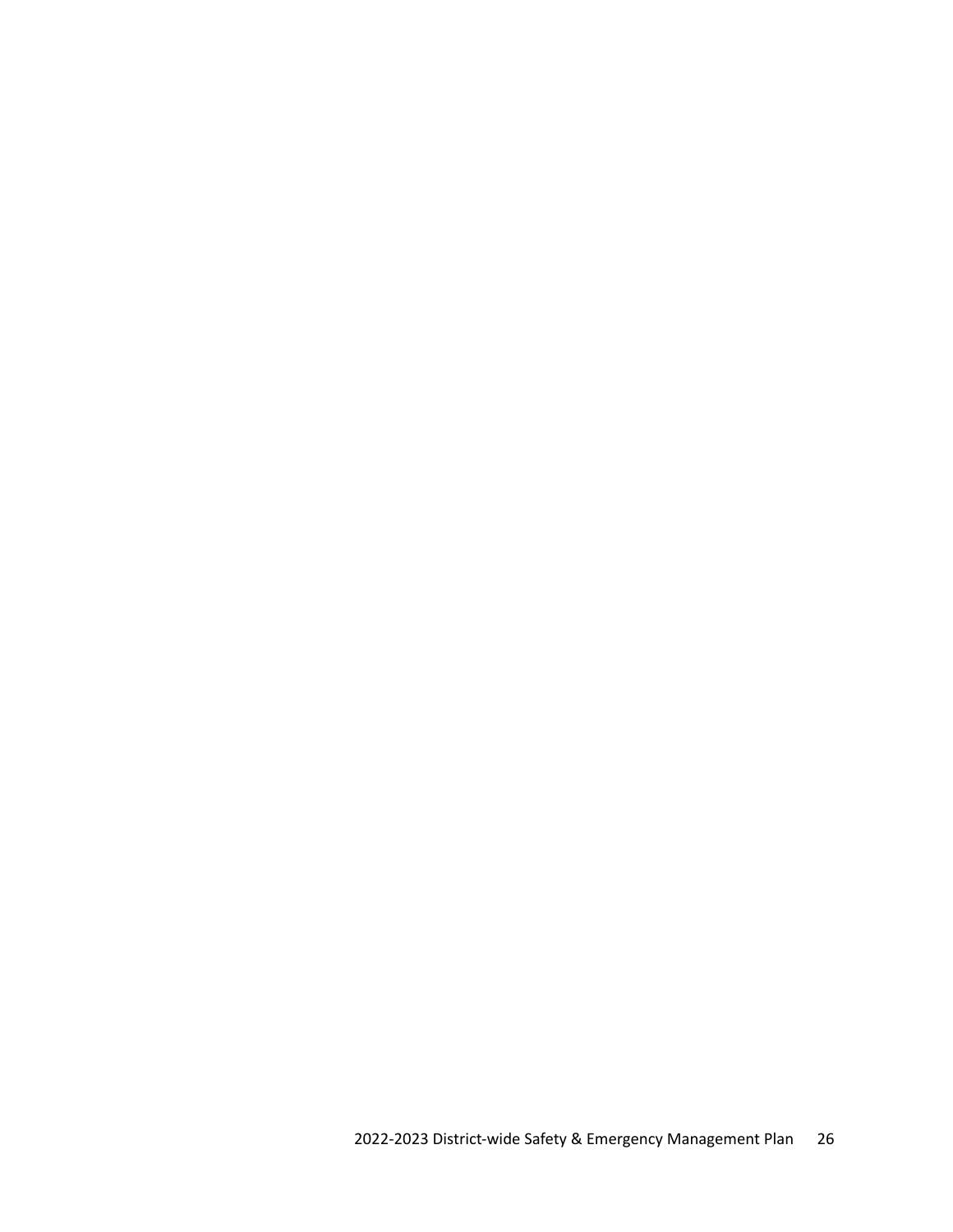## <span id="page-27-0"></span>SECTION **IV** COMMUNICATION WITH OTHERS

<span id="page-27-1"></span>Obtaining assistance during emergencies from emergency service organizations and local government agencies $27$ 

- 1. The district continues to work closely with local police, fire, EMS, and governmental agencies to obtain assistance during emergencies. Representatives helped in the development of this plan, have assisted in emergency drills, and provided technical assistance. Providers have given approval to the district to rely on local personnel, resources, and facilities in emergency situations.
- 2. The district maintains an updated list of local, county, and state agencies and personnel to contact to obtain assistance. The superintendent or their designee will initiate the contact when needed.

<span id="page-27-2"></span>Obtaining advice and assistance from local government officials, including the county or city officials responsible for implementation of article 2-B of the Executive Law<sup>28</sup>

- 1. The district maintains an updated list of local and county emergency organizations, agencies, and government officials responsible for implementation of Article 2-B of the Executive Law. The superintendent and their designee will initiate the contact when needed.
- 2. The key officials in local government that can help to develop plans and assist in emergency situations as listed in emergency situations are listed in Appendix 4. Key government agencies are listed below:
	- 1. Hastings on Hudson Police Department
	- 2. Hastings on Hudson Fire Department/EMS
	- 3. New York State Police
	- 4. Westchester County OEM
	- 5. Westchester County Police Department
	- 6. Empress EMS
	- 7. Red Cross

<span id="page-27-3"></span>Contacting Parents, Guardians or Persons in Parental Relation to the Students of the District in the Event of a Violent Incident or an Early Dismissal<sup>29</sup>

 $^{27}$  155.17(c)(1)(v) except in a school district in a city having a population of more than one million inhabitants, a description of the arrangements for obtaining assistance during emergencies from emergency services organizations and local governmental agencies;

 $^{28}$  155.17(c)(1)(vi) except in a school district in a city having a population of more than one million inhabitants, a description of the arrangements for obtaining assistance during emergencies from emergency services organizations and local governmental agencies;

 $29$  155.17(c)(1)(ix) policies and procedures for contacting parents, guardians or persons in parental relation to the students of the district in the event of a violent incident or an early dismissal;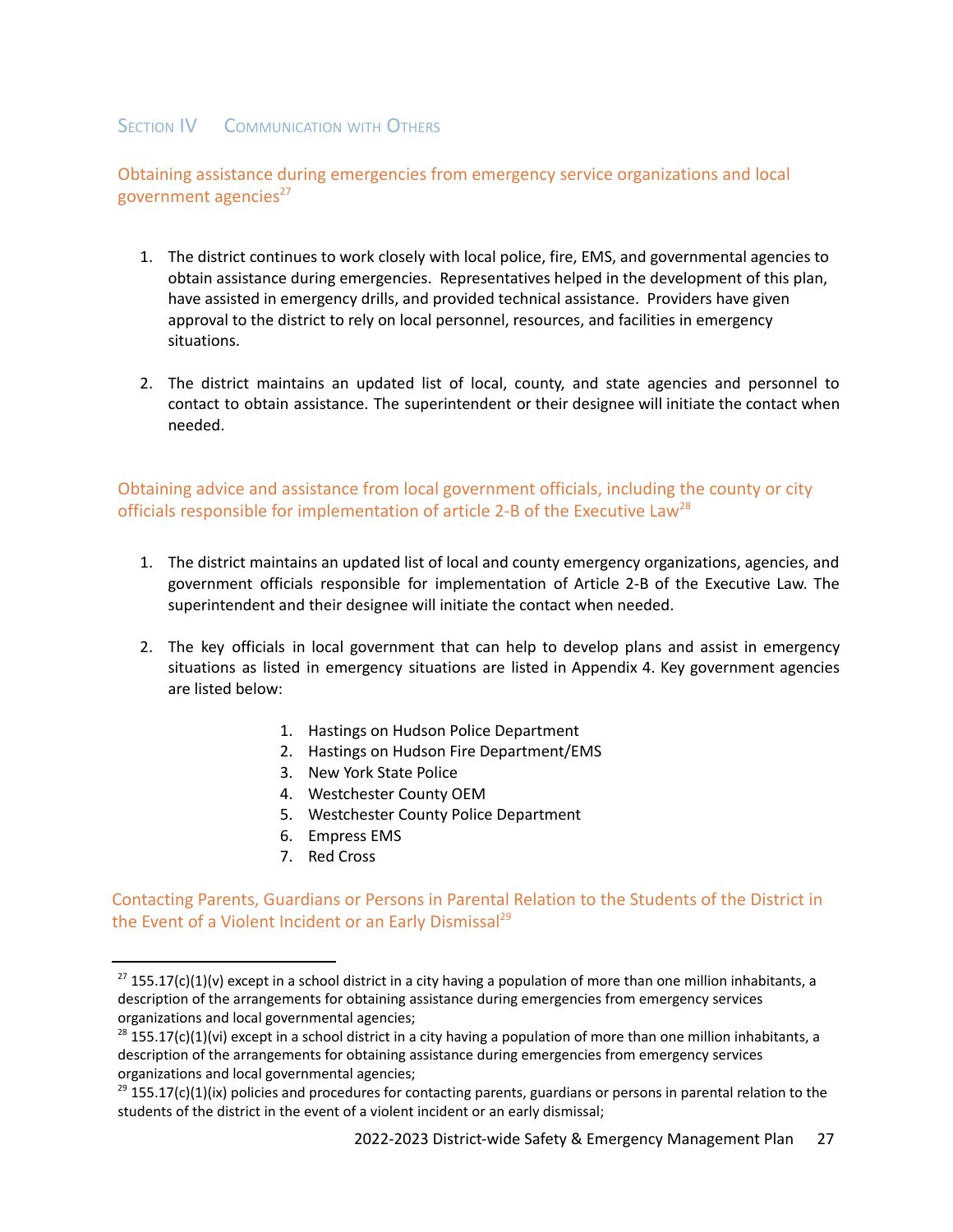In the event of violent incidents or crises, or an early dismissal of students, every effort will be made to notify parents. As soon as practical, the Superintendent or their designee shall activate the emergency notification system that will provide relevant information. Parental notification procedures for a student involved in disciplinary situations shall be consistent with the Code of Conduct and New York State law, and shall be presented clearly and concisely to staff and students each year.

When a student is involved in any violent situation, or an implied or direct threat of violence by such student against themselves, including suicide, parent or guardian shall be contacted as soon as practicable.<sup>30</sup> Administration shall utilize school mental health resources when necessary.

It is the responsibility of all parents and guardians to ensure that emergency contact information for students is always up-to-date and complete.

 $30$  155.17(c)(1)(x) policies and procedures for contacting parents, guardians or persons in parental relation to an individual student of the district in the event of an implied or direct threat of violence by such student against themselves, which for the purposes of this subdivision shall include suicide;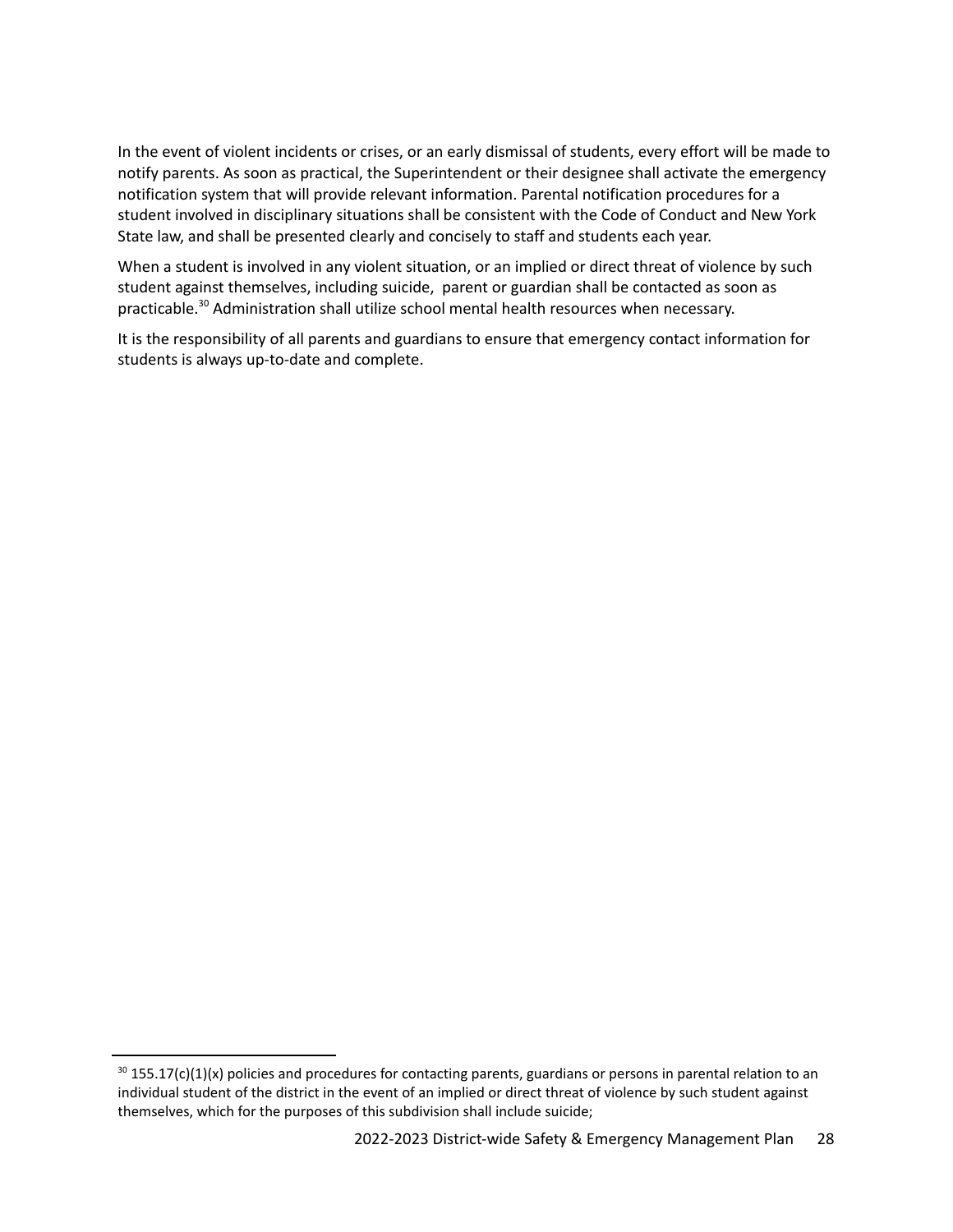## <span id="page-29-0"></span>**SECTION V RECOVERY**

#### Continuity of Operations

This district maintains continuity of operations at both the district and building level to ensure that essential functions continue during an emergency and its immediate aftermath. Essential functions include business services (payroll and purchasing), communication (internal and external), computer and systems support, facilities maintenance, safety and security, and continuity of instruction. Specific continuity plans are contained within each Building-level Emergency Response Plan.

#### Continuity of Instruction

The District offers a suite of online instructional tools that can be used to support remote instruction and communication. General instructional tools for communicating with students include online services including:

- Google Drive with shared folders
- GSuite (Docs, Sheets, Slides, Forms, Classroom, Sites)
- Gmail
- Schoolwires
- Instructional software

Detailed grade-specific remote instructional procedures are contained within each building-level emergency plan.

*Note: The local public Library online resources are available remotely and can be accessed by students who have a library card.*

#### District Support for Buildings

When the Chief Emergency Officer is notified that an emergency exists, he/she will respond accordingly.

Members of the District Safety Team will assist as needed either at their respective Building Command Posts or by responding where directed by the Incident Commander(s). The District Safety Team will assign such other personnel as deemed necessary to meet the needs of the situation.

The District Safety Team members will remain at their assigned posts until the Incident Commander(s) has determined that the emergency is over, or it is unsafe, or no longer necessary to remain, or need to relocate.

Should the incident involve a single building, at the discretion of the District Safety Team leader in consultation with that building's administrators and Building Emergency Response Team (BERT), other school buildings may be called to support the Building Emergency Response Team in that building.

Should the incident involve multiple buildings, at the discretion of the District Safety Team leader, in consultation with building administrators, additional mental health support from the County Crisis Team and local area hospitals may be solicited to support the Emergency Response Teams in the affected building(s).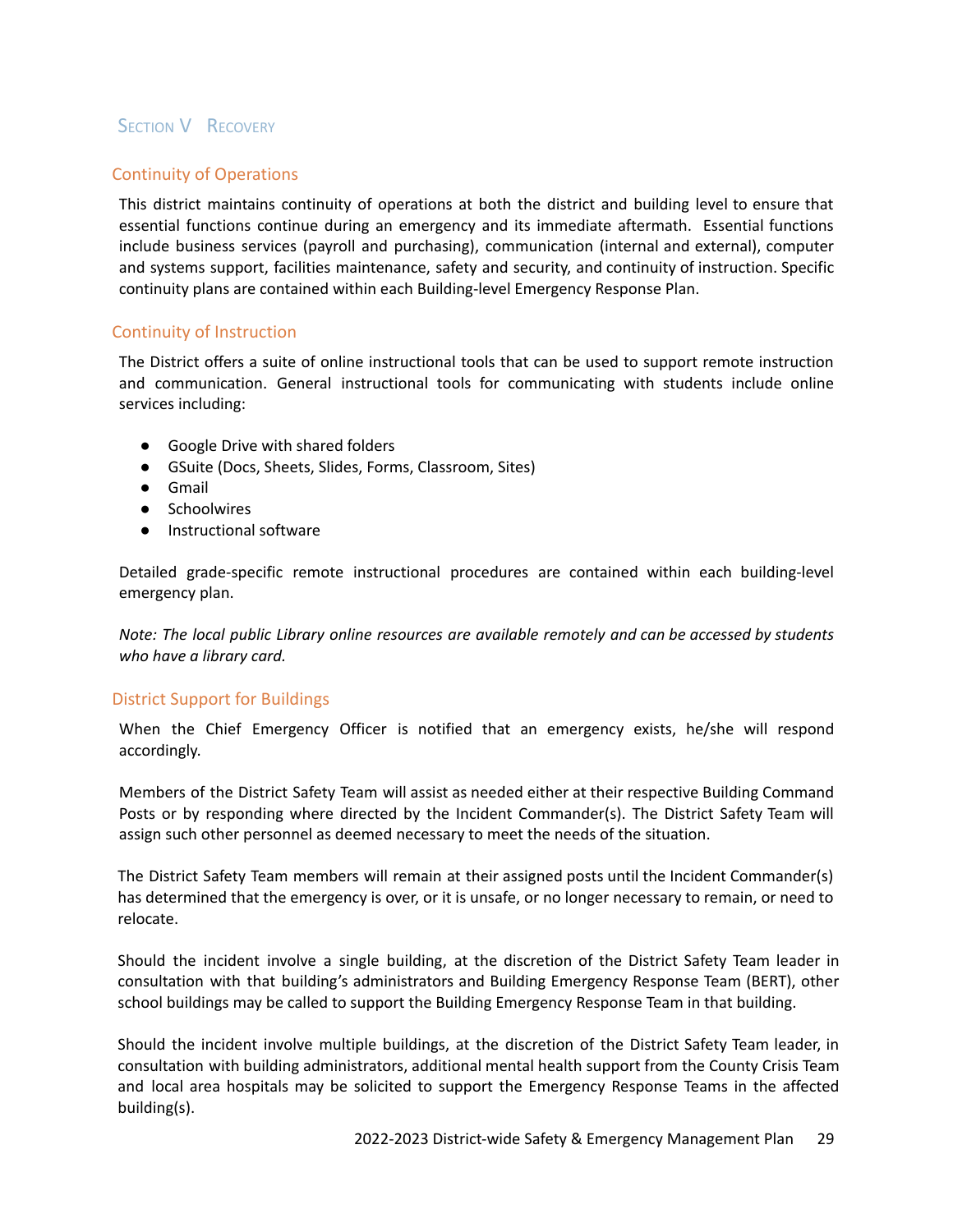In any case, a "debriefing", or post-incident analysis, will be facilitated by the District Safety Team. This process will include a review of the actual incident, the Team's response to the incident, and post-traumatic incident debriefing.

District clinicians (or, mental health professionals from outside agencies if they have been involved) will provide ongoing as-needed support to the Team members, and will monitor post-traumatic stress symptoms in team members. As appropriate, team members may be provided with a referral to EAP and/or with information regarding private mental health providers in the area.

Principal(s) are expected to consult with the District Public Information Officer in composing letters to parents following any emergency. The District's Public Information Officer will assist in sending mass communication messages to affected groups. The District's Liaison Officer will communicate with outside agencies, such as the County Health Department, to provide necessary services following any emergency.

#### Disaster Mental Health Services

The District Liaison Officer will communicate with outside agencies, such as the County Health Department, to provide necessary mental health services following any emergency. District mental health providers may be temporarily reassigned to assist in the recovery process.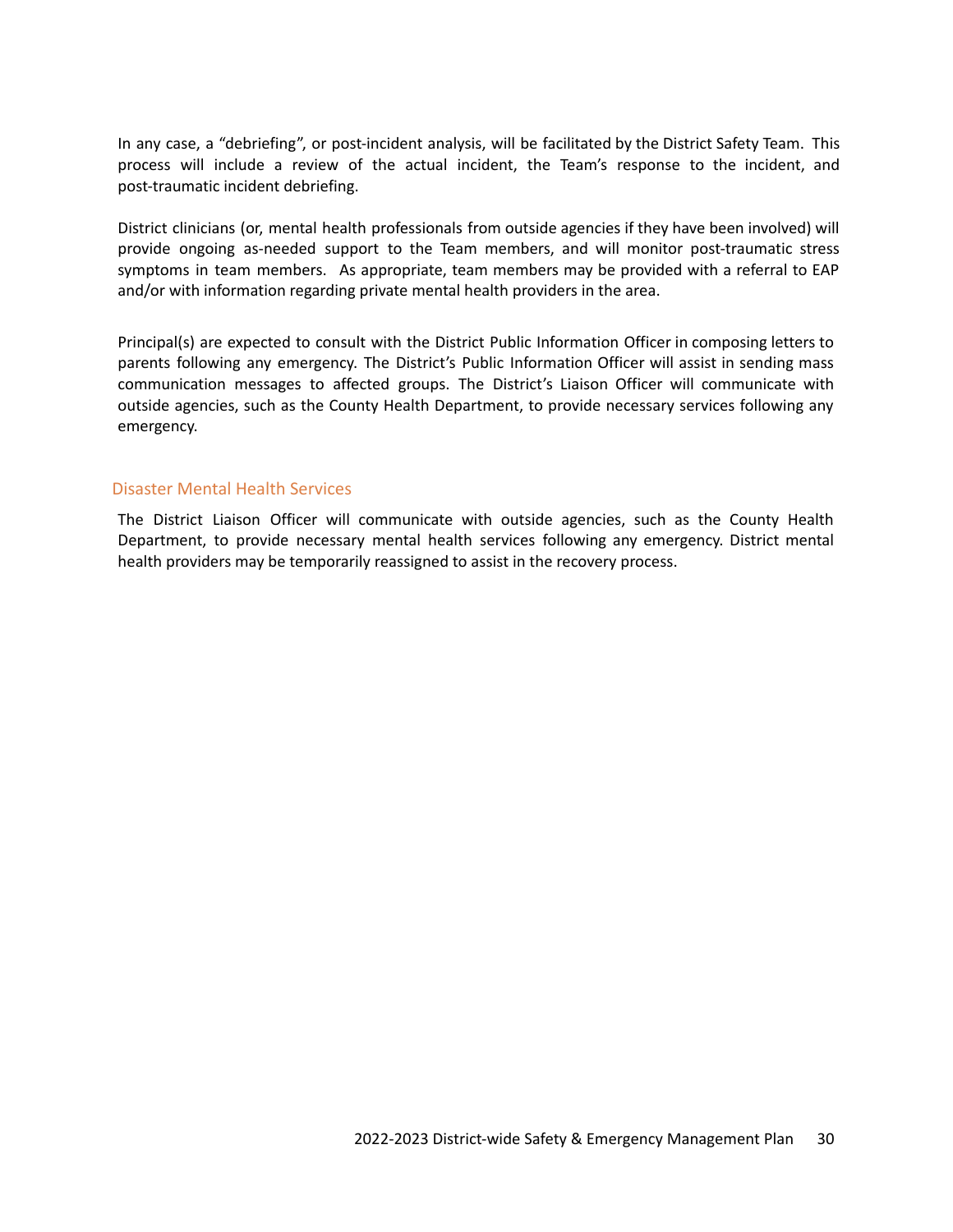## <span id="page-31-0"></span>APPENDIX 1 - LISTING OF SCHOOL BUILDINGS

#### District Office / Ed House

27 Farragut Ave Hastings on Hudson, NY 10706 Phone: (914) 478-2900

#### Hastings on Hudson High School

1 Mt Hope Blvd Hastings-On-Hudson, NY 10706 Phone: (914) 478-6250

#### Farragut Middle School

27 Farragut Ave Hastings-On-Hudson, NY 10706 [Phone](https://www.google.com/search?rlz=1C1CHBF_enUS863US863&q=farragut+middle+school+phone&ludocid=11598396709864510275&sa=X&ved=2ahUKEwjK4YHwu-bqAhVXl3IEHQZUCt4Q6BMwEXoECBUQBQ): (914) 478-6230

#### Hillside Elementary School

118 Lefurgy Ave Hastings-On-Hudson, NY 10706 [Phone](https://www.google.com/search?rlz=1C1CHBF_enUS863US863&q=hillside+elementary+school+hastings-on-hudson+phone&ludocid=9607218340256674914&sa=X&ved=2ahUKEwjdnpOTvObqAhXEgnIEHU0bAxUQ6BMwEXoECBoQBQ): (914) [478-6270](https://www.google.com/search?rlz=1C1CHBF_enUS863US863&ei=oiEbX8qIOdeuytMPhqip8A0&q=hastings+on+hudson+elementary+school&oq=hastings+on+hudson+elementary+school&gs_lcp=CgZwc3ktYWIQAzILCC4QxwEQrwEQkwIyBggAEBYQHjIGCAAQFhAeMgYIABAWEB4yBggAEBYQHjoHCAAQRxCwAzoCCAA6CAguEMcBEK8BOg0ILhDHARCvARANEJMCOggIABAIEA0QHlCfjgRY3KMEYMOlBGgCcAB4AoABoQOIAeIVkgEIMTUuNS40LTKYAQCgAQGqAQdnd3Mtd2l6wAEB&sclient=psy-ab&ved=0ahUKEwjK4YHwu-bqAhVXl3IEHQZUCt4Q4dUDCAw&uact=5#)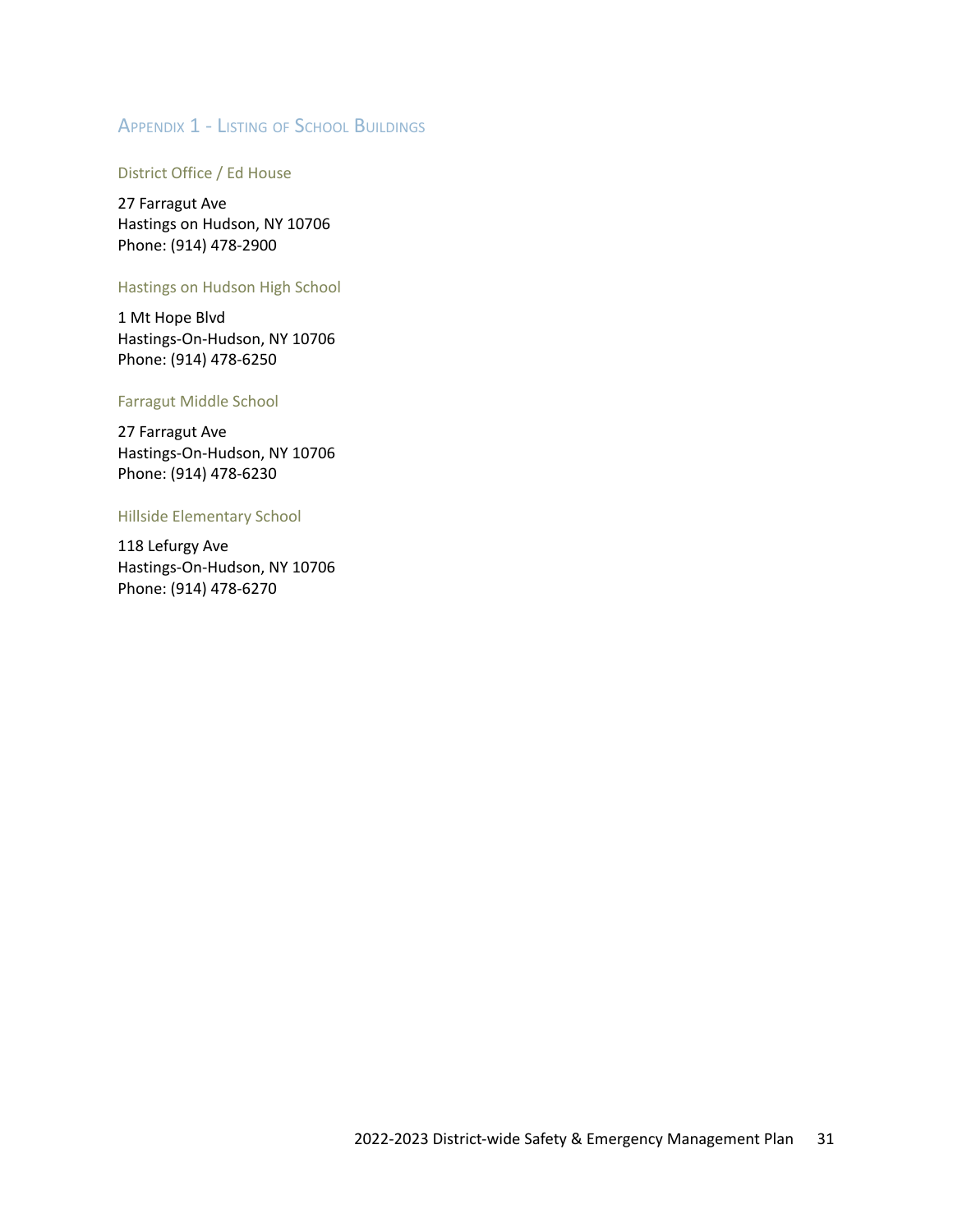### <span id="page-32-0"></span>APPENDIX 2 – BUILDING-LEVEL EMERGENCY RESPONSE PLANS

Due to the sensitive safety and security information contained in each Building-level Emergency Response Plan, these plans are confidential and not available for public dissemination. Copies of plans are maintained at each school building and the District office.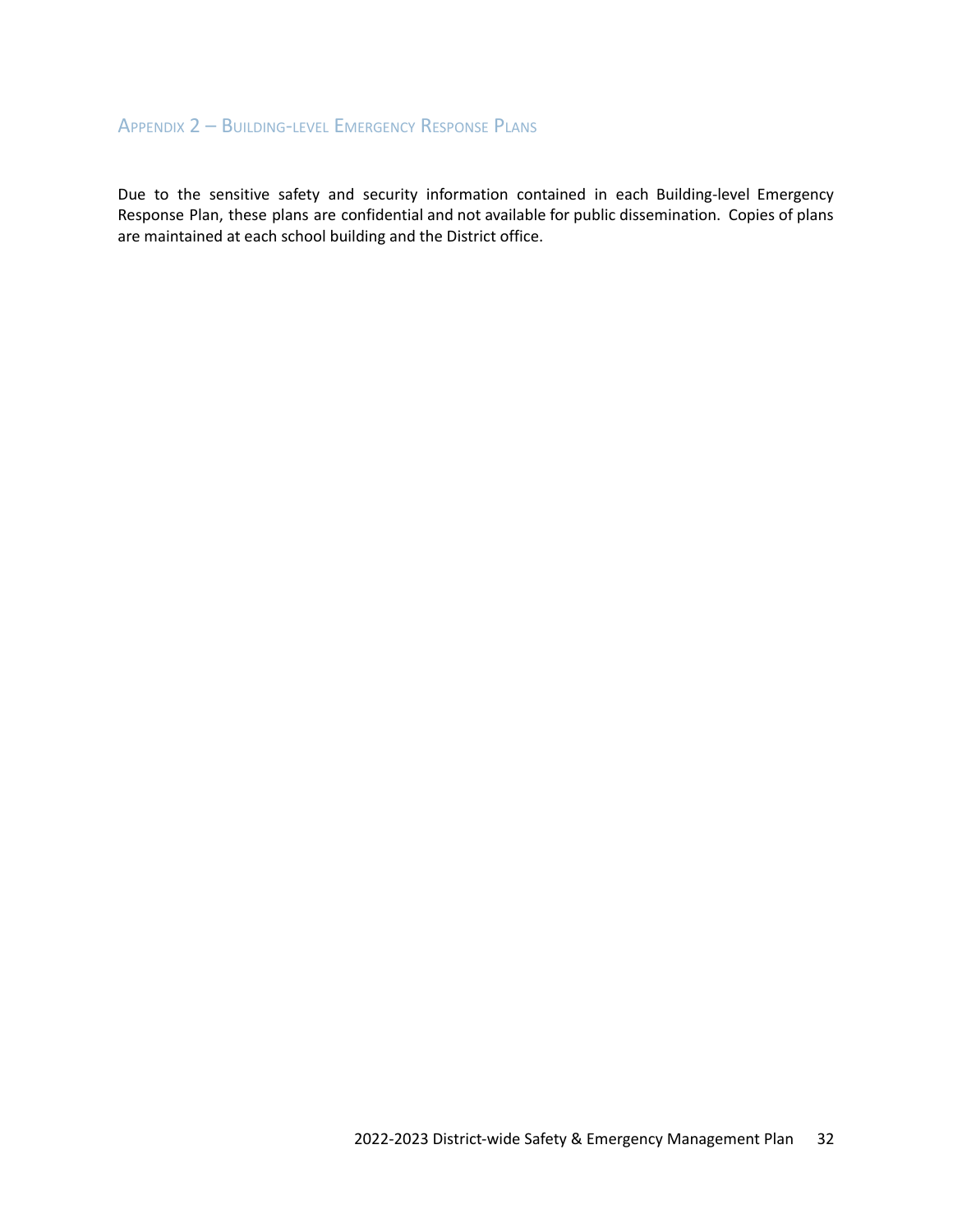## <span id="page-33-0"></span>APPENDIX 3 – MEMORANDA OF UNDERSTANDING

Any applicable Memoranda of Understanding relevant to implementation of the District-wide and Building-level Emergency Response Plans are on file in the district office.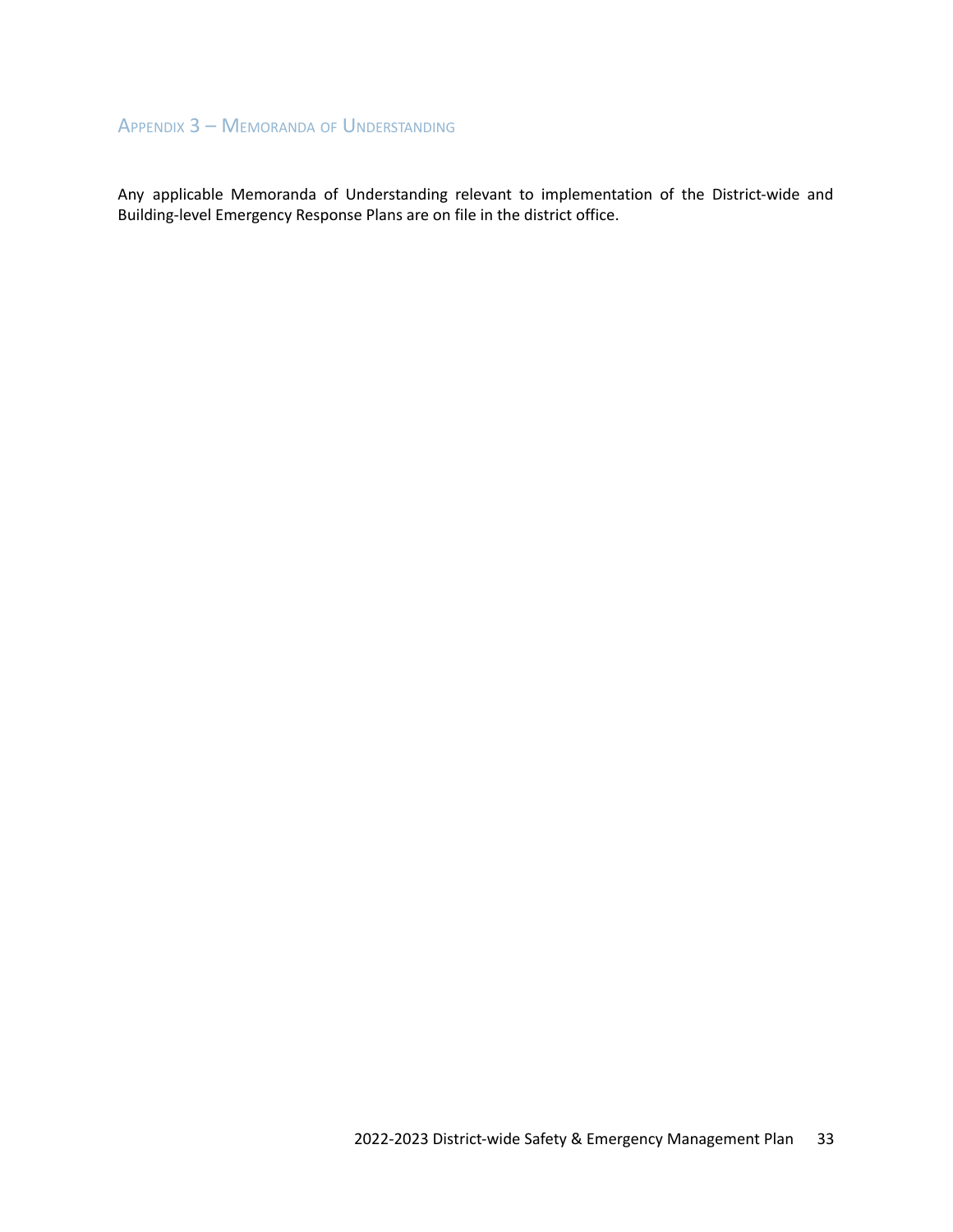## <span id="page-34-0"></span>APPENDIX 4 – DISTRICT RESOURCES – CONTACT INFORMATION

| <b>TITLE</b>                                   | <b>NAME</b>           | <b>OFFICE PHONE</b>   |
|------------------------------------------------|-----------------------|-----------------------|
| Superintendent of Schools                      | <b>Bill Mc Kersie</b> | (914) 478-6205        |
| <b>Business Official/Emergency Coordinator</b> | Maureen Caraballo     | 914-478-6210          |
| Asst. Superintendent, Curriculum               | Melissa Szymanski     | 914-295-3100          |
| <b>Transportation Supervisor</b>               | Joe Urbanowicz        | 914-295-5559          |
| Bus Dispatch Office - Head Bus Driver          | <b>Eddie Colon</b>    | 914-295-5500          |
| Asst. Head Bus Driver                          |                       |                       |
| <b>District Clerk</b>                          | Melissa De Laberra    | 914-478-6201          |
| <b>Public Information</b>                      | Jason Platzner        | 914-478-6206          |
| <b>Director of Facilities</b>                  | Joseph Martorana      | 914-478-6220          |
| <b>Athletic Director</b>                       | Drew Wendol           | 914-478-6218          |
| Cafeteria Services                             | Jessica Torres        | 914-478-6240          |
| <b>Adult Education</b>                         | N/A                   |                       |
| Village Mayor                                  | Nikki Armacost        | 914-478-3400 ext. 651 |
| Hastings on Hudson Fire Dept.                  | John Lindner, Chief   | 914-478-1322          |
| Hastings Police Dept.                          | David Dosin, Chief    | 914-478-2344          |
| Ambulance - Hastings VFD EMS                   | David George, Captain | 914-478-0261          |
| <b>Westchester County</b>                      |                       |                       |
| <b>County Executive</b>                        | George Latimer        | 914-995-2900.         |
| <b>Emergency Management</b>                    | <b>Richard Wishne</b> | 914-231-1851          |
| <b>Public Safety Commissioner</b>              | Tom Gleason           | 914-995-2000          |
| County Health Dept.                            | Dr. Sherlita Amler    | 914-864-7292          |
| <b>Red Cross Emergency Services</b>            | 914-946-6500          |                       |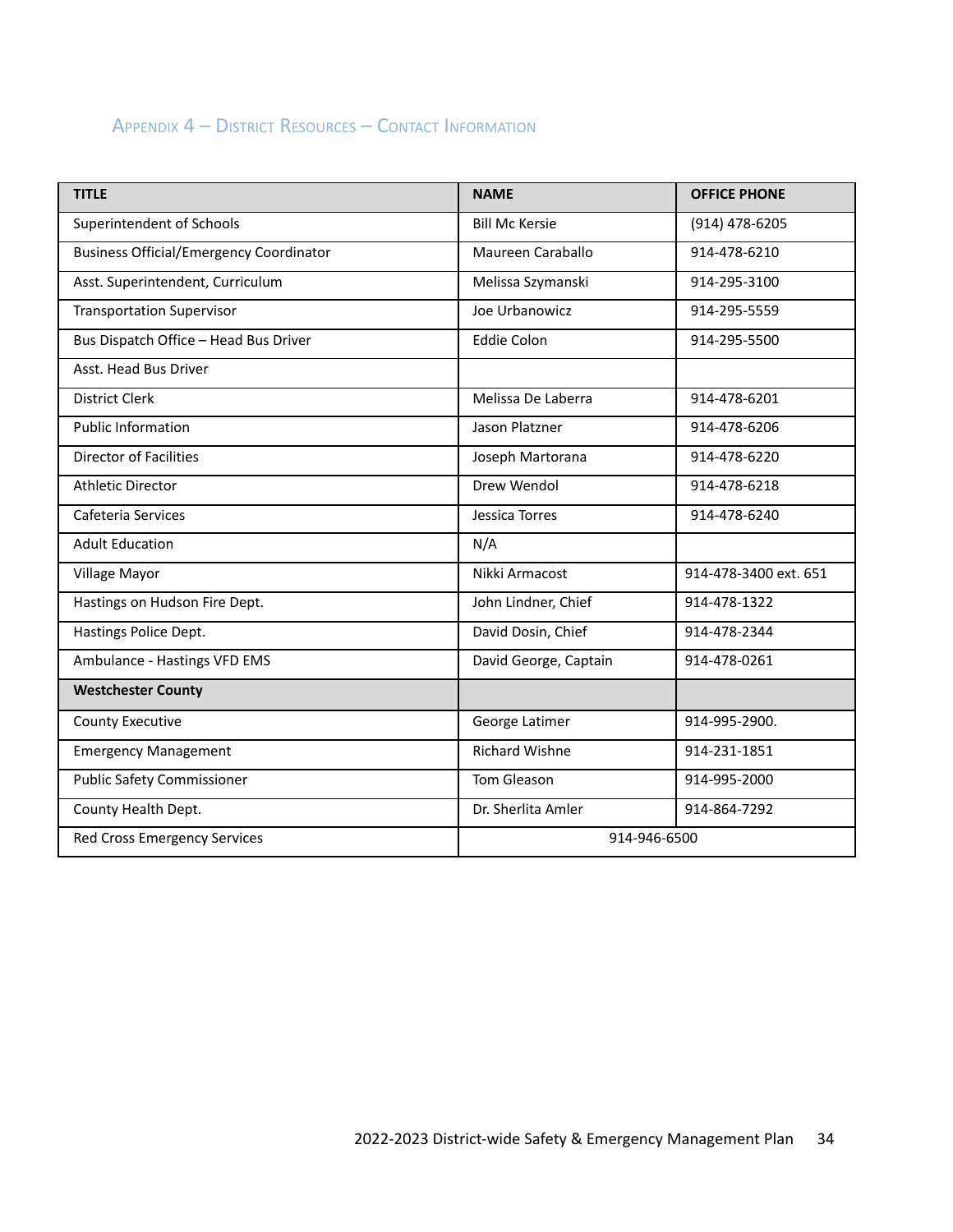## <span id="page-35-0"></span>APPENDIX 5 – SECTION 155.17 REGULATION COMPLIANCE REFERENCE

- **[155.17\(b\)\(14\)](#page-5-1)** District-wide school safety team means a district-wide team appointed by the board of education. The district-wide team shall include, but not be limited to, [representatives](#page-5-1) of the school board, teacher, [administrator,](#page-5-1) and parent organizations, school safety personnel, school bus drivers and monitors, and other school [personnel.](#page-5-1) At the discretion of the board of [education,](#page-5-1) or the chancellor in the case of the City of New York, a student may be allowed to participate on the safety team, provided however, that no portion of a [confidential](#page-5-1) [building-level](#page-5-1) emergency response plan shall be shared with such student nor shall such student be present where details of a confidential [building-level](#page-5-1) emergency response plan or confidential portions of a [district-wide](#page-5-1) emergency response strategy are discussed.
- **[155.17\(c\)\(1\)\(i\)](#page-18-1)** policies and procedures for responding to implied or direct threats of violence by students, teachers, other school [personnel](#page-18-1) and visitors to the school, including threats by students against [themselves,](#page-18-1) which for the purposes of this subdivision shall include suicide;
- **[155.17\(c\)\(1\)\(ii\)](#page-20-0)** policies and procedures for responding to acts of violence by students, teachers, other school personnel and visitors to the school, including consideration of [zero-tolerance](#page-20-0) policies for school [violence;](#page-20-0)
- **[155.17\(c\)\(1\)\(iii\)](#page-8-1)** appropriate prevention and intervention strategies, such as: (a) collaborative [arrangements](#page-8-1) with State and local law enforcement officials, designed to ensure that school safety officers and other security personnel are [adequately](#page-8-1) trained, including being trained to [de-escalate](#page-8-1) potentially violent situations, and are effectively and fairly recruited; (b) nonviolent conflict resolution training programs; (c) peer [mediation](#page-8-1) programs and youth courts; and (d) extended day and other school safety [programs;](#page-8-1)
- **[155.17\(c\)\(1\)\(iv\)](#page-20-1)** policies and procedures for contacting the appropriate law enforcement officials in the event of a violent [incident;](#page-20-1)
- **• [155.17\(c\)\(1\)\(v\)](#page-27-1)** except in a school district in a city having a population of more than one million inhabitants, a description of the [arrangements](#page-27-1) for obtaining assistance during emergencies from emergency services organizations and local [governmental](#page-27-1) agencies;
- **[155.17\(c\)\(1\)\(vi\)](#page-27-2)** except in a school district in a city having a population of more than one million inhabitants, the procedures for obtaining advice and assistance from local [government](#page-27-2) officials, including the county or city officials responsible for [implementation](#page-27-2) of article 2-B of the [Executive](#page-27-2) Law;
- **[155.17\(c\)\(1\)\(vii\)](#page-23-0)** except in a school district in a city having a population of more than one million inhabitants, the [identification](#page-23-0) of district resources which may be available for use during an [emergency;](#page-23-0)
- **[155.17\(c\)\(1\)\(viii\)](#page-24-0)** except in a school district in a city having a population of more than one million [inhabitants,](#page-24-0) a description of procedures to coordinate the use of school district resources and manpower during [emergencies,](#page-24-0) including identification of the officials authorized to make decisions and of the staff members assigned to provide assistance during [emergencies;](#page-24-0)
- **[155.17\(c\)\(1\)\(ix\)](#page-27-3)** policies and procedures for contacting parents, guardians or persons in parental relation to the students of the district in the event of a violent incident or an early [dismissal;](#page-27-3)
- **[155.17\(c\)\(1\)\(x\)](#page-27-3)** policies and procedures for contacting parents, guardians or persons in parental relation to an [individual](#page-27-3) student of the district in the event of an implied or direct threat of violence by such student against [themselves,](#page-27-3) which for the purposes of this subdivision shall include [suicide;](#page-27-3)
- **[155.17\(c\)\(1\)\(xi\)](#page-8-2)** policies and procedures relating to school building security, including, where [appropriate,](#page-8-2) the use of school safety officers and/or security devices or procedures;